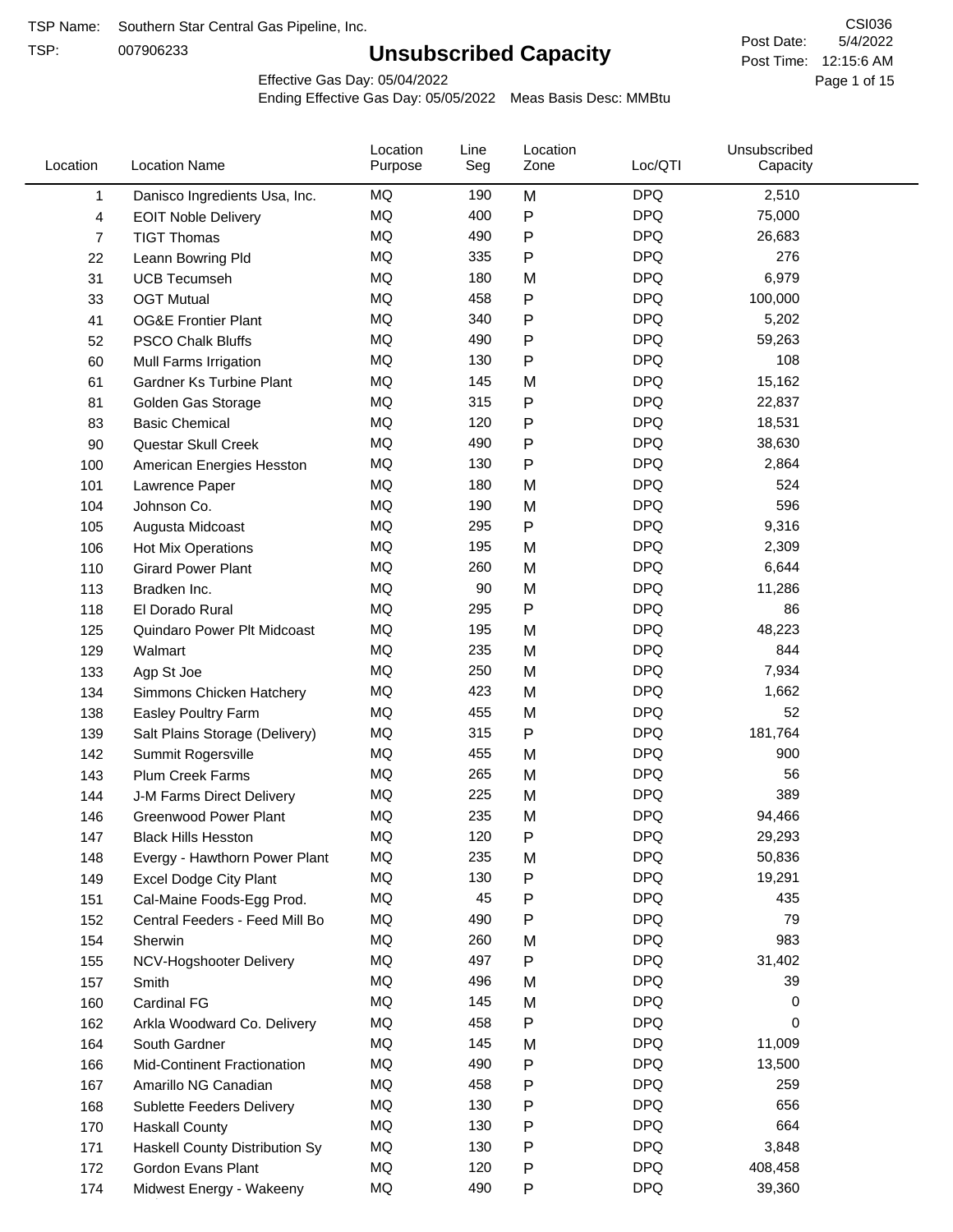TSP:

# **Unsubscribed Capacity**

5/4/2022 Page 2 of 15 Post Time: 12:15:6 AM CSI036 Post Date:

Effective Gas Day: 05/04/2022

| Location | <b>Location Name</b>                  | Location<br>Purpose | Line<br>Seg | Location<br>Zone | Loc/QTI    | Unsubscribed<br>Capacity |  |
|----------|---------------------------------------|---------------------|-------------|------------------|------------|--------------------------|--|
| 175      | <b>Industrial Park</b>                | MQ                  | 455         | M                | <b>DPQ</b> | 18,613                   |  |
| 176      | Uc Flint Oaks Hunt Club               | MQ                  | 498         | M                | <b>DPQ</b> | 3                        |  |
| 178      | ONG-Enid                              | MQ                  | 405         | P                | <b>DPQ</b> | 6,050                    |  |
| 179      | <b>ONG-SW Oklahoma City</b>           | <b>MQ</b>           | 340         | P                | <b>DPQ</b> | 33,833                   |  |
| 180      | <b>Superior Carney</b>                | <b>MQ</b>           | 390         | Ρ                | <b>DPQ</b> | 12,290                   |  |
| 181      | DCP NW Booster                        | <b>MQ</b>           | 390         | P                | <b>DPQ</b> | 3,761                    |  |
| 183      | <b>DCP West Edmond</b>                | <b>MQ</b>           | 400         | Ρ                | <b>DPQ</b> | 2,865                    |  |
| 184      | <b>Constellation NewEnergy -</b>      | MQ                  | 493         | M                | <b>DPQ</b> | 1,847                    |  |
| 185      | <b>Constellation NewEnergy -</b>      | MQ                  | 333         | P                | <b>DPQ</b> | 3,502                    |  |
| 186      | Dennis Langley                        | MQ                  | 190         | M                | <b>DPQ</b> | 239                      |  |
| 189      | Dogwood Energy Power Plant            | <b>MQ</b>           | 235         | M                | <b>DPQ</b> | 118,246                  |  |
| 193      | <b>KGS Cessna Delivery</b>            | MQ                  | 120         | P                | <b>DPQ</b> | 5,410                    |  |
| 195      | <b>Black Hills Lyons</b>              | <b>MQ</b>           | 45          | P                | <b>DPQ</b> | 4,300                    |  |
| 197      | High Plains Ranch, LLC                | <b>MQ</b>           | 130         | Ρ                | <b>DPQ</b> | 1,180                    |  |
| 198      | West Drumright                        | <b>MQ</b>           | 390         | P                | <b>DPQ</b> | 3,216                    |  |
| 202      | Evergy - West Gardner                 | <b>MQ</b>           | 145         | M                | <b>DPQ</b> | 96,401                   |  |
| 203      | <b>Black Hills- Southern Terminal</b> | MQ                  | 333         | P                | <b>DPQ</b> | 65                       |  |
| 204      | Welch                                 | MQ                  | 225         | M                | <b>DPQ</b> | 290                      |  |
| 206      | Arma-Girard-Pittsburg                 | <b>MQ</b>           | 260         | M                | <b>DPQ</b> | 29,402                   |  |
| 207      | Cher-Scam-W. Min-Carona-              | MQ                  | 260         | M                | <b>DPQ</b> | 546                      |  |
| 208      | <b>KGST Alden Interconnect</b>        | <b>MQ</b>           | 490         | P                | <b>DPQ</b> | 25,000                   |  |
| 501      | Arkansas City                         | <b>MQ</b>           | 333         | M                | <b>DPQ</b> | 16,895                   |  |
| 510      | Clearwater                            | <b>MQ</b>           | 120         | Ρ                | <b>DPQ</b> | 492                      |  |
| 512      | <b>Conway Springs</b>                 | <b>MQ</b>           | 120         | P                | <b>DPQ</b> | 1,499                    |  |
| 525      | Harper                                | <b>MQ</b>           | 120         | Ρ                | <b>DPQ</b> | 7,336                    |  |
| 530      | Kiowa                                 | <b>MQ</b>           | 315         | Ρ                | <b>DPQ</b> | 1,217                    |  |
| 540      | Oxford                                | <b>MQ</b>           | 333         | Ρ                | <b>DPQ</b> | 6,335                    |  |
| 590      | Wellington                            | <b>MQ</b>           | 333         | Ρ                | <b>DPQ</b> | 14,713                   |  |
| 610      | <b>Ks Prd Domestics</b>               | <b>MQ</b>           | 120         | P                | <b>DPQ</b> | 82                       |  |
| 620      | Ok Prd Domestics                      | <b>MQ</b>           | 400         | P                | <b>DPQ</b> | 45                       |  |
| 710      | <b>Ks Mkt Domestics</b>               | <b>MQ</b>           | 90          | M                | <b>DPQ</b> | 961                      |  |
| 720      | <b>Ok Mkt Domestics</b>               | MQ                  | 225         | Μ                | <b>DPQ</b> | 44                       |  |
| 730      | Mo Mkt Domestics                      | MQ                  | 455         | M                | <b>DPQ</b> | 8                        |  |
| 904      | Arnett                                | $\sf{MQ}$           | 458         | P                | <b>DPQ</b> | 1,069                    |  |
| 912      | Capron                                | <b>MQ</b>           | 315         | Ρ                | <b>DPQ</b> | 110                      |  |
| 1103     | Olathe, KS                            | $\sf{MQ}$           | 190         | M                | <b>DPQ</b> | 92                       |  |
| 2008     | Barnsdall                             | MQ                  | 357         | Ρ                | <b>DPQ</b> | 839                      |  |
| 2009     | <b>Bartlesville &amp; Dewey</b>       | MQ                  | 357         | Ρ                | <b>DPQ</b> | 47,112                   |  |
| 2016     | Delaware                              | MQ                  | 497         | Ρ                | <b>DPQ</b> | 224                      |  |
| 2056     | Nowata                                | $\sf{MQ}$           | 497         | Ρ                | <b>DPQ</b> | 7,113                    |  |
| 2064     | Pawhuska                              | $\sf{MQ}$           | 334         | Ρ                | <b>DPQ</b> | 7,755                    |  |
| 2101     | Vinita                                | MQ                  | 225         | M                | <b>DPQ</b> | 7,655                    |  |
| 3504     | Alden                                 | MQ                  | 490         | P                | <b>DPQ</b> | 185                      |  |
| 3508     | Barnard                               | $\sf{MQ}$           | 265         | M                | <b>DPQ</b> | 157                      |  |
| 3512     | Chase                                 | <b>MQ</b>           | 45          | P                | <b>DPQ</b> | 340                      |  |
| 3520     | Ellsworth                             | MQ                  | 265         | M                | <b>DPQ</b> | 1,692                    |  |
| 3524     | Frederick                             | MQ                  | 265         | M                | <b>DPQ</b> | 60                       |  |
| 3528     | Geneseo                               | MQ                  | 265         | M                | <b>DPQ</b> | 712                      |  |
| 3544     | Kanopolis                             | $\sf{MQ}$           | 265         | M                | <b>DPQ</b> | 457                      |  |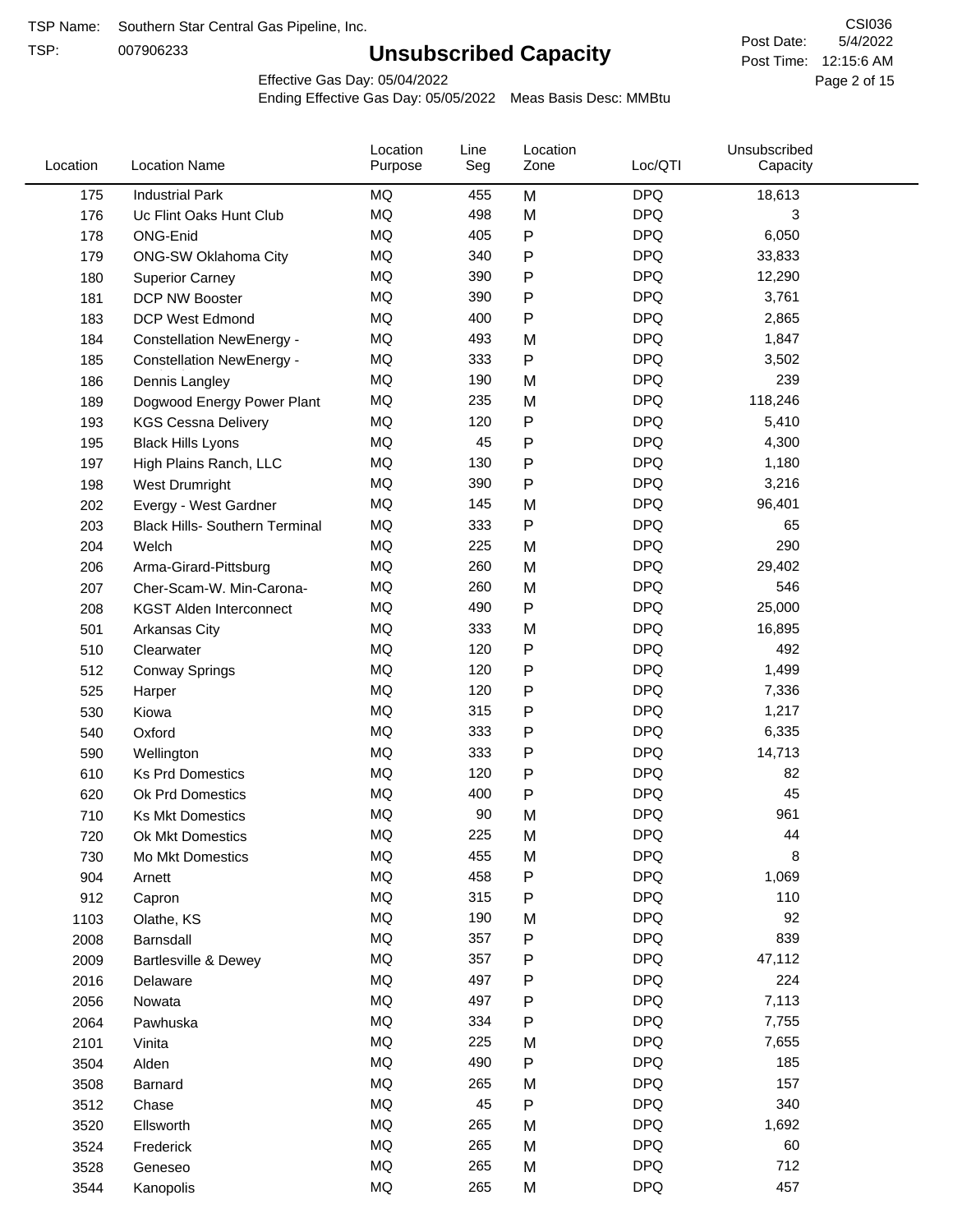TSP: 

# **Unsubscribed Capacity**

5/4/2022 Page 3 of 15 Post Time: 12:15:6 AM CSI036 Post Date:

Effective Gas Day: 05/04/2022

| Location | <b>Location Name</b>      | Location<br>Purpose | Line<br>Seg | Location<br>Zone | Loc/QTI    | Unsubscribed<br>Capacity |  |
|----------|---------------------------|---------------------|-------------|------------------|------------|--------------------------|--|
| 3548     | Lincoln                   | <b>MQ</b>           | 265         | M                | <b>DPQ</b> | 4,528                    |  |
| 3551     | Lucas                     | <b>MQ</b>           | 265         | M                | <b>DPQ</b> | 711                      |  |
| 3553     | Luray                     | <b>MQ</b>           | 265         | M                | <b>DPQ</b> | 77                       |  |
| 3555     | Minneapolis               | <b>MQ</b>           | 265         | M                | <b>DPQ</b> | 1,424                    |  |
| 3572     | Raymond                   | <b>MQ</b>           | 490         | P                | <b>DPQ</b> | 75                       |  |
| 3576     | Sylvan Grove              | <b>MQ</b>           | 265         | M                | <b>DPQ</b> | 134                      |  |
| 3588     | Vesper                    | <b>MQ</b>           | 265         | M                | <b>DPQ</b> | 42                       |  |
| 3608     | Beloit                    | <b>MQ</b>           | 265         | M                | <b>DPQ</b> | 12,605                   |  |
| 3610     | <b>Burr Oak</b>           | <b>MQ</b>           | 265         | M                | <b>DPQ</b> | 168                      |  |
| 3612     | Cawker City               | <b>MQ</b>           | 265         | M                | <b>DPQ</b> | 625                      |  |
| 3616     | Downs                     | <b>MQ</b>           | 265         | M                | <b>DPQ</b> | 382                      |  |
| 3620     | Esbon                     | <b>MQ</b>           | 265         | M                | <b>DPQ</b> | 63                       |  |
| 3624     | Formosa                   | <b>MQ</b>           | 265         | M                | <b>DPQ</b> | 120                      |  |
| 3628     | Glen Elder                | <b>MQ</b>           | 265         | M                | <b>DPQ</b> | 125                      |  |
| 3640     | Jewell                    | <b>MQ</b>           | 265         | M                | <b>DPQ</b> | 66                       |  |
| 3648     | Lebanon                   | <b>MQ</b>           | 265         | M                | <b>DPQ</b> | 178                      |  |
| 3652     | Mankato                   | <b>MQ</b>           | 265         | M                | <b>DPQ</b> | 1,807                    |  |
| 3654     | Montrose                  | <b>MQ</b>           | 265         | M                | <b>DPQ</b> | 192                      |  |
| 3660     | Osborne                   | <b>MQ</b>           | 265         | M                | <b>DPQ</b> | 4,776                    |  |
| 3676     | Smith Center              | <b>MQ</b>           | 265         | M                | <b>DPQ</b> | 1,401                    |  |
| 4812     | Carthage, Jasper, & Lamar | <b>MQ</b>           | 450         | M                | <b>DPQ</b> | 5,570                    |  |
| 5002     | East Liberty Receipt      | M <sub>2</sub>      | 260         | M                | <b>RPQ</b> | 42,602                   |  |
| 6565     | Murray Gil Plant          | <b>MQ</b>           | 120         | $\mathsf{P}$     | <b>DPQ</b> | 166,038                  |  |
| 6704     | Atlanta                   | <b>MQ</b>           | 333         | M                | <b>DPQ</b> | 107                      |  |
| 6706     | Augusta & Leon            | <b>MQ</b>           | 295         | P                | <b>DPQ</b> | 46,347                   |  |
| 6712     | Benton                    | <b>MQ</b>           | 300         | M                | <b>DPQ</b> | 22                       |  |
| 6714     | Burden                    | <b>MQ</b>           | 333         | M                | <b>DPQ</b> | 137                      |  |
| 6716     | Cambridge                 | <b>MQ</b>           | 333         | M                | <b>DPQ</b> | 83                       |  |
| 6720     | Dexter                    | <b>MQ</b>           | 333         | M                | <b>DPQ</b> | 128                      |  |
| 6722     | Douglas                   | <b>MQ</b>           | 295         | P                | <b>DPQ</b> | 4,069                    |  |
| 6724     | El Dorado                 | <b>MQ</b>           | 300         | M                | <b>DPQ</b> | 14,336                   |  |
| 6764     | Potwin                    | <b>MQ</b>           | 300         | M                | <b>DPQ</b> | 125                      |  |
| 6780     | Towanda                   | MQ                  | 300         | M                | <b>DPQ</b> | 6                        |  |
| 6828     | Grenola                   | MQ                  | 333         | M                | <b>DPQ</b> | 127                      |  |
| 6852     | Madison                   | <b>MQ</b>           | 140         | M                | <b>DPQ</b> | 379                      |  |
| 6860     | Olpe                      | <b>MQ</b>           | 140         | M                | <b>DPQ</b> | 129                      |  |
| 7158     | <b>OFS Maysville</b>      | M <sub>2</sub>      | 385         | P                | <b>RPQ</b> | 2,486                    |  |
| 9012     | Circleville               | <b>MQ</b>           | 90          | M                | <b>DPQ</b> | 133                      |  |
| 9020     | Everest                   | $\sf{MQ}$           | 90          | M                | <b>DPQ</b> | 167                      |  |
| 9024     | Fairview                  | <b>MQ</b>           | 90          | M                | <b>DPQ</b> | 171                      |  |
| 9026     | <b>Falls City</b>         | MQ                  | 90          | M                | <b>DPQ</b> | 12,490                   |  |
| 9032     | Hamlin                    | MQ                  | 90          | M                | <b>DPQ</b> | 50                       |  |
| 9034     | Hiawatha                  | MQ                  | 90          | M                | <b>DPQ</b> | 2,895                    |  |
| 9036     | Holton                    | <b>MQ</b>           | 90          | M                | <b>DPQ</b> | 4,675                    |  |
| 9038     | Horton                    | <b>MQ</b>           | 90          | M                | <b>DPQ</b> | 1,821                    |  |
| 9040     | Huron                     | <b>MQ</b>           | 90          | M                | <b>DPQ</b> | 30                       |  |
| 9042     | Highland & Robinson       | MQ                  | 90          | M                | <b>DPQ</b> | 844                      |  |
| 9052     | Morrill                   | $\sf{MQ}$           | 90          | M                | <b>DPQ</b> | 228                      |  |
| 9054     | Muscotah                  | <b>MQ</b>           | 90          | M                | <b>DPQ</b> | 612                      |  |
|          |                           |                     |             |                  |            |                          |  |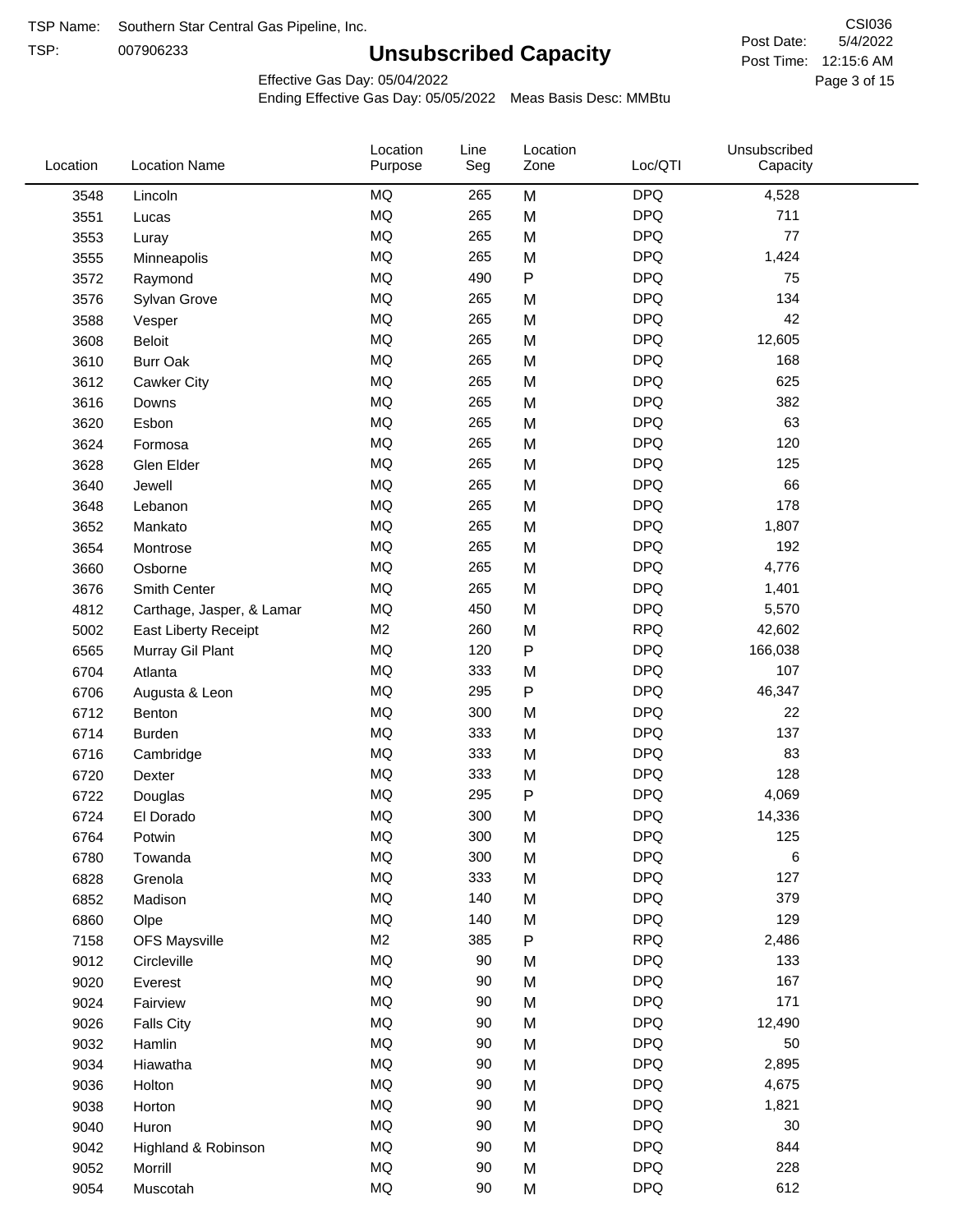TSP:

# **Unsubscribed Capacity**

5/4/2022 Page 4 of 15 Post Time: 12:15:6 AM CSI036 Post Date:

Effective Gas Day: 05/04/2022

| Location | <b>Location Name</b>            | Location<br>Purpose | Line<br>Seg | Location<br>Zone | Loc/QTI    | Unsubscribed<br>Capacity |  |
|----------|---------------------------------|---------------------|-------------|------------------|------------|--------------------------|--|
| 9057     | Netawaka                        | <b>MQ</b>           | 90          | M                | <b>DPQ</b> | 48                       |  |
| 9059     | Nortonville & Winchester        | MQ                  | 180         | M                | <b>DPQ</b> | 12                       |  |
| 9064     | Oskaloosa                       | MQ                  | 180         | M                | <b>DPQ</b> | 177                      |  |
| 9066     | Ozawkie                         | MQ                  | 180         | M                | <b>DPQ</b> | 231                      |  |
| 9075     | Reserve                         | <b>MQ</b>           | 90          | M                | <b>DPQ</b> | 72                       |  |
| 9079     | Sabetha                         | <b>MQ</b>           | 90          | M                | <b>DPQ</b> | 11,276                   |  |
| 9091     | <b>Valley Falls</b>             | <b>MQ</b>           | 180         | M                | <b>DPQ</b> | 1,271                    |  |
| 9093     | Wathena, Elwood & Troy          | <b>MQ</b>           | 250         | M                | <b>DPQ</b> | 6,996                    |  |
| 9095     | Whiting                         | MQ                  | 90          | M                | <b>DPQ</b> | 40                       |  |
| 9097     | Willis                          | <b>MQ</b>           | 90          | M                | <b>DPQ</b> | 208                      |  |
| 9657     | South Glavin, KS TB             | MQ                  | 145         | M                | <b>DPQ</b> | 36,000                   |  |
| 9835     | Hutchinson                      | MQ                  | 490         | P                | <b>DPQ</b> | 279                      |  |
| 10731    | Chelin Pld                      | M <sub>2</sub>      | 315         | P                | <b>RPQ</b> | 12,086                   |  |
| 10847    | Olathe, KS East TB              | <b>MQ</b>           | 145         | M                | <b>DPQ</b> | 1,000                    |  |
| 10997    | EGT Jane - Receipt              | M <sub>2</sub>      | 423         | M                | <b>RPQ</b> | 146,982                  |  |
| 11138    | Anr Brown Emergency             | M <sub>2</sub>      | 90          | M                | <b>RPQ</b> | 23,860                   |  |
| 11377    | Transwestern Canadian - Rec.    | M <sub>2</sub>      | 458         | P                | <b>RPQ</b> | 56,705                   |  |
| 11435    | <b>OkTex Marsh Interconnect</b> | M <sub>2</sub>      | 458         | P                | <b>RPQ</b> | 47,447                   |  |
| 11704    | Alba-Purcell-Neck City          | MQ                  | 450         | M                | <b>DPQ</b> | 77                       |  |
| 11709    | Carl Junction                   | <b>MQ</b>           | 260         | M                | <b>DPQ</b> | 3,766                    |  |
| 11712    | Carterville                     | MQ                  | 450         | M                | <b>DPQ</b> | 6,134                    |  |
| 11716    | Duenweg                         | <b>MQ</b>           | 450         | M                | <b>DPQ</b> | 1,984                    |  |
| 11740    | Joplin-Galloway                 | MQ                  | 450         | M                | <b>DPQ</b> | 44,900                   |  |
| 11772    | <b>Reddings Mill</b>            | <b>MQ</b>           | 225         | M                | <b>DPQ</b> | 370                      |  |
| 11776    | Saginaw                         | <b>MQ</b>           | 450         | M                | <b>DPQ</b> | 82                       |  |
| 11778    | Smithfield                      | MQ                  | 260         | M                | <b>DPQ</b> | 50                       |  |
| 11779    | <b>Stones Corner</b>            | <b>MQ</b>           | 450         | M                | <b>DPQ</b> | 67                       |  |
| 11792    | Webb City                       | <b>MQ</b>           | 450         | M                | <b>DPQ</b> | 3,052                    |  |
| 12723    | DCP - Kingfisher                | M <sub>2</sub>      | 400         | P                | <b>RPQ</b> | 12,876                   |  |
| 12782    | Herndon Pld                     | M <sub>2</sub>      | 333         | M                | <b>RPQ</b> | 2,822                    |  |
| 13011    | <b>OGT Mutual</b>               | M <sub>2</sub>      | 458         | P                | <b>RPQ</b> | 102,797                  |  |
| 13144    | Own Resources - Waverly         | M <sub>2</sub>      | 490         | P                | <b>RPQ</b> | 29,475                   |  |
| 13194    | <b>Superior Carney Plant</b>    | M <sub>2</sub>      | 390         | P                | <b>RPQ</b> | 36,616                   |  |
| 13565    | St. Francis                     | M <sub>2</sub>      | 490         | P                | <b>RPQ</b> | 17,798                   |  |
| 13604    | Olathe, KS Naval Base TB        | MQ                  | 190         | M                | <b>DPQ</b> | 4,000                    |  |
| 13644    | Kansas City, Kansas             | MQ                  | 115         | M                | <b>DPQ</b> | 170,108                  |  |
| 13735    | State Line Pld                  | M <sub>2</sub>      | 490         | Ρ                | <b>RPQ</b> | 15,750                   |  |
| 13745    | Kansas City, MO                 | MQ                  | 195         | M                | <b>DPQ</b> | 165,756                  |  |
| 13746    | Grain Valley & Lake Lotawana    | MQ                  | 235         | M                | <b>DPQ</b> | 223,050                  |  |
| 13747    | Kentucky Avenue                 | MQ                  | 235         | M                | <b>DPQ</b> | 60,000                   |  |
| 13748    | 47th & 71st & Stateline         | MQ                  | 115         | M                | <b>DPQ</b> | 267,453                  |  |
| 13906    | Bonny Reservoir Pld             | M <sub>2</sub>      | 490         | Ρ                | <b>RPQ</b> | 44,606                   |  |
| 14027    | Mullendore Pld                  | M <sub>2</sub>      | 335         | P                | <b>RPQ</b> | 6,646                    |  |
| 14155    | Chase County Pld                | M <sub>2</sub>      | 140         | M                | <b>RPQ</b> | 3,841                    |  |
| 14377    | DCP Mustang Plt                 | M <sub>2</sub>      | 340         | Ρ                | <b>RPQ</b> | 11,744                   |  |
| 14391    | <b>REP - North Williams</b>     | M <sub>2</sub>      | 495         | M                | <b>RPQ</b> | 32,434                   |  |
| 14513    | Cimarron Pipeline               | M <sub>2</sub>      | 315         | P                | <b>RPQ</b> | 9,761                    |  |
| 14872    | Own Resources - Wray            | M <sub>2</sub>      | 490         | P                | <b>RPQ</b> | 16,513                   |  |
| 14965    | CIG Riner                       | M <sub>2</sub>      | 490         | P                | <b>RPQ</b> | 51,538                   |  |
|          |                                 |                     |             |                  |            |                          |  |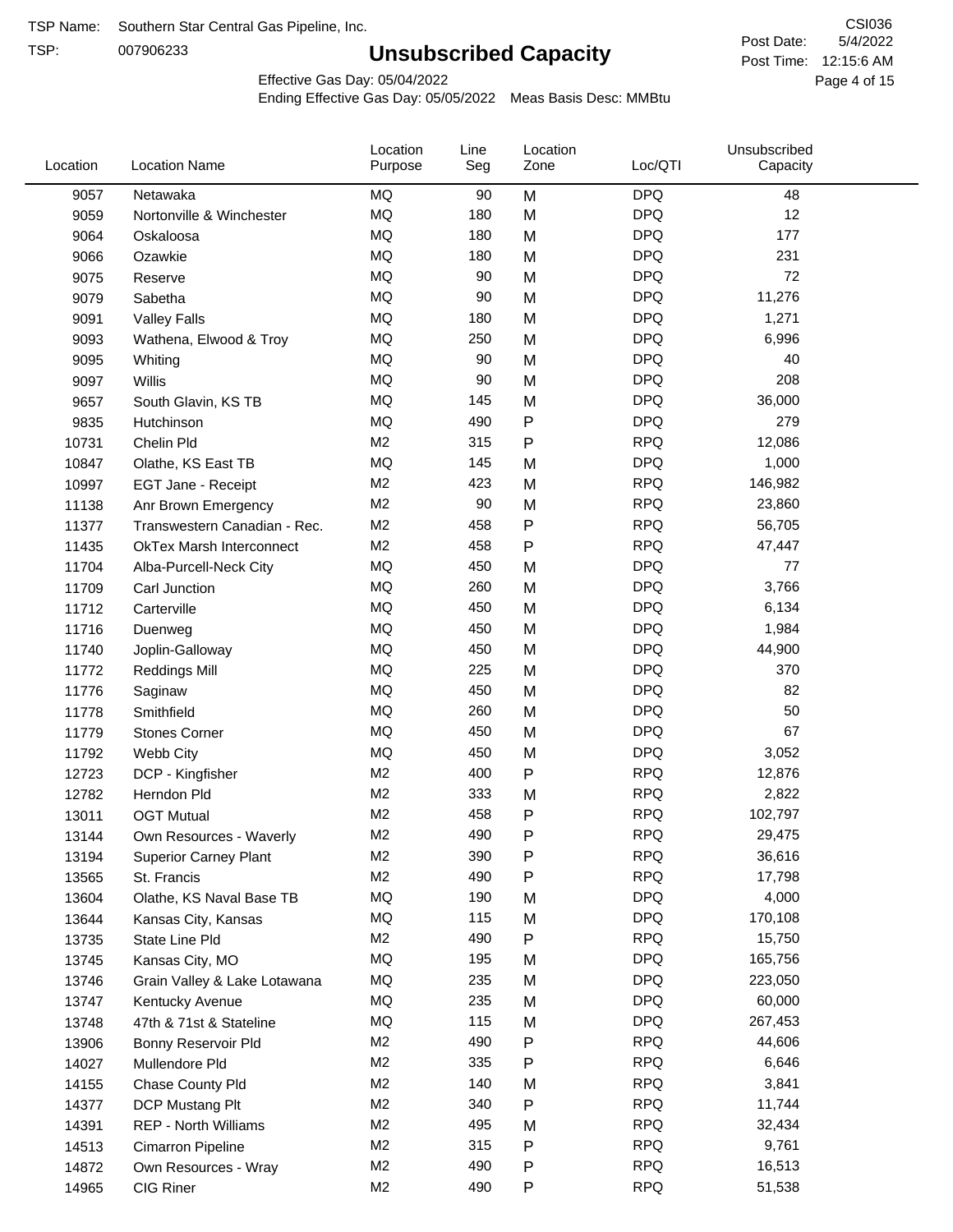TSP:

# **Unsubscribed Capacity**

5/4/2022 Page 5 of 15 Post Time: 12:15:6 AM CSI036 Post Date:

Effective Gas Day: 05/04/2022

| Location | <b>Location Name</b>               | Location<br>Purpose | Line<br>Seg | Location<br>Zone | Loc/QTI    | Unsubscribed<br>Capacity |  |
|----------|------------------------------------|---------------------|-------------|------------------|------------|--------------------------|--|
| 14971    | <b>KGST Ark River</b>              | M <sub>2</sub>      | 130         | $\mathsf{P}$     | <b>RPQ</b> | 56,934                   |  |
| 15011    | <b>EOIT Noble</b>                  | M <sub>2</sub>      | 400         | P                | <b>RPQ</b> | 46,050                   |  |
| 15012    | Cleveland Mo                       | <b>MQ</b>           | 235         | M                | <b>DPQ</b> | 26                       |  |
| 15020    | East Lynne & Garden City           | MQ                  | 235         | M                | <b>DPQ</b> | 830                      |  |
| 15024    | Freeman                            | <b>MQ</b>           | 235         | M                | <b>DPQ</b> | 76                       |  |
| 15032    | Holden                             | <b>MQ</b>           | 235         | M                | <b>DPQ</b> | 4,017                    |  |
| 15044    | Kingsville                         | MQ                  | 235         | M                | <b>DPQ</b> | 41                       |  |
| 15050    | Lone Jack                          | MQ                  | 235         | M                | <b>DPQ</b> | 288                      |  |
| 15064    | Peculiar                           | <b>MQ</b>           | 235         | M                | <b>DPQ</b> | 2,265                    |  |
| 15066    | Pleasant Hill                      | MQ                  | 235         | M                | <b>DPQ</b> | 4,776                    |  |
| 15117    | Hulah                              | M <sub>2</sub>      | 335         | P                | <b>RPQ</b> | 2,730                    |  |
| 15142    | <b>EOIT McClain</b>                | M <sub>2</sub>      | 385         | P                | <b>RPQ</b> | 91,338                   |  |
| 15216    | Dearborn MO                        | <b>MQ</b>           | 250         | M                | <b>DPQ</b> | 1,372                    |  |
| 15223    | Nimrod                             | M <sub>2</sub>      | 340         | P                | <b>RPQ</b> | 23,446                   |  |
| 15236    | Questar Skull Creek                | M <sub>2</sub>      | 490         | P                | <b>RPQ</b> | 49,874                   |  |
| 15253    | DCP - Cimarron Plant               | M <sub>2</sub>      | 458         | Ρ                | <b>RPQ</b> | 117,425                  |  |
| 15256    | New Market & Trimble               | <b>MQ</b>           | 250         | M                | <b>DPQ</b> | 92                       |  |
| 15266    | <b>CIG Floris</b>                  | M <sub>2</sub>      | 315         | Ρ                | <b>RPQ</b> | 81,012                   |  |
| 15300    | <b>OFS Stateline</b>               | M <sub>2</sub>      | 458         | Ρ                | <b>RPQ</b> | 48,284                   |  |
| 15343    | St. Francis Pld                    | M <sub>2</sub>      | 490         | Ρ                | <b>RPQ</b> | 13,960                   |  |
| 15405    | Golden Gas Pld                     | M <sub>2</sub>      | 315         | P                | <b>RPQ</b> | 25,274                   |  |
| 15430    | Velma Gas Plant                    | M <sub>2</sub>      | 385         | Ρ                | <b>RPQ</b> | 53,846                   |  |
| 15433    | Scout - Satanta                    | M <sub>2</sub>      | 130         | Ρ                | <b>RPQ</b> | 185,442                  |  |
| 15857    | DCP - Sholem                       | M <sub>2</sub>      | 385         | P                | <b>RPQ</b> | 2,182                    |  |
| 15907    | Cowley Gas Systems, LLC            | M <sub>2</sub>      | 333         | M                | <b>RPQ</b> | 3,084                    |  |
| 16013    | South Olathe TB                    | MQ                  | 145         | M                | <b>DPQ</b> | 24,000                   |  |
| 16289    | Scout - Jayhawk                    | M <sub>2</sub>      | 130         | Ρ                | <b>RPQ</b> | 125,886                  |  |
| 16294    | Wamsutter - Echo Springs           | M <sub>2</sub>      | 490         | P                | <b>RPQ</b> | 223,278                  |  |
| 16376    | Salt Plains Storage                | M <sub>2</sub>      | 315         | Ρ                | <b>RPQ</b> | 225,257                  |  |
| 16453    | ETC Texas Pipeline Beaver          | M <sub>2</sub>      | 315         | P                | <b>RPQ</b> | 86,510                   |  |
| 16478    | Envirotek Fuel Systems Inc         | M <sub>2</sub>      | 497         | Ρ                | <b>RPQ</b> | 4,818                    |  |
| 16508    | <b>Blue Jacket</b>                 | <b>MQ</b>           | 225         | Μ                | <b>DPQ</b> | 81                       |  |
| 16516    | Commerce                           | MQ                  | 225         | M                | <b>DPQ</b> | 6,869                    |  |
| 16532    | Hockerville                        | $\sf{MQ}$           | 225         | M                | <b>DPQ</b> | 219                      |  |
| 16534    | Quapaw                             | M <sub>2</sub>      | 225         | M                | <b>RPQ</b> | 29,362                   |  |
| 16552    | Miami                              | MQ                  | 225         | M                | <b>DPQ</b> | 28,664                   |  |
| 16562    | Republican                         | M <sub>2</sub>      | 490         | P                | <b>RPQ</b> | 108,219                  |  |
| 16568    | Quapaw                             | <b>MQ</b>           | 225         | M                | <b>DPQ</b> | 342                      |  |
| 16582    | EnergyVest - W Lenapah             | M <sub>2</sub>      | 225         | M                | <b>RPQ</b> | 17,625                   |  |
| 16583    | Cranor Tap                         | M <sub>2</sub>      | 497         | Ρ                | <b>RPQ</b> | 6,060                    |  |
| 16584    | Oneok Westex Hemphill              | M <sub>2</sub>      | 458         | Ρ                | <b>RPQ</b> | 39,428                   |  |
| 16592    | <b>TIGT Sugar Creek</b>            | M <sub>2</sub>      | 235         | M                | <b>RPQ</b> | 15,186                   |  |
| 16593    | <b>TIGT Glavin</b>                 | M <sub>2</sub>      | 190         | M                | <b>RPQ</b> | 113,678                  |  |
| 16604    | Osage Hills                        | M <sub>2</sub>      | 357         | Ρ                | <b>RPQ</b> | 10,303                   |  |
| 16620    | ETC Texas Pipeline Canadian        | M <sub>2</sub>      | 458         | Ρ                | <b>RPQ</b> | 39,194                   |  |
| 16621    | <b>ETC Texas Pipeline Hemphill</b> | M <sub>2</sub>      | 458         | Ρ                | <b>RPQ</b> | 61,340                   |  |
| 16667    | ECQ Pipeline - Powell              | M <sub>2</sub>      | 117         | M                | <b>RPQ</b> | 13,610                   |  |
| 16679    | Fox Plant                          | M <sub>2</sub>      | 385         | Ρ                | <b>RPQ</b> | 5,174                    |  |
| 16746    | Roxanna                            | M2                  | 495         | M                | <b>RPQ</b> | 4,505                    |  |
|          |                                    |                     |             |                  |            |                          |  |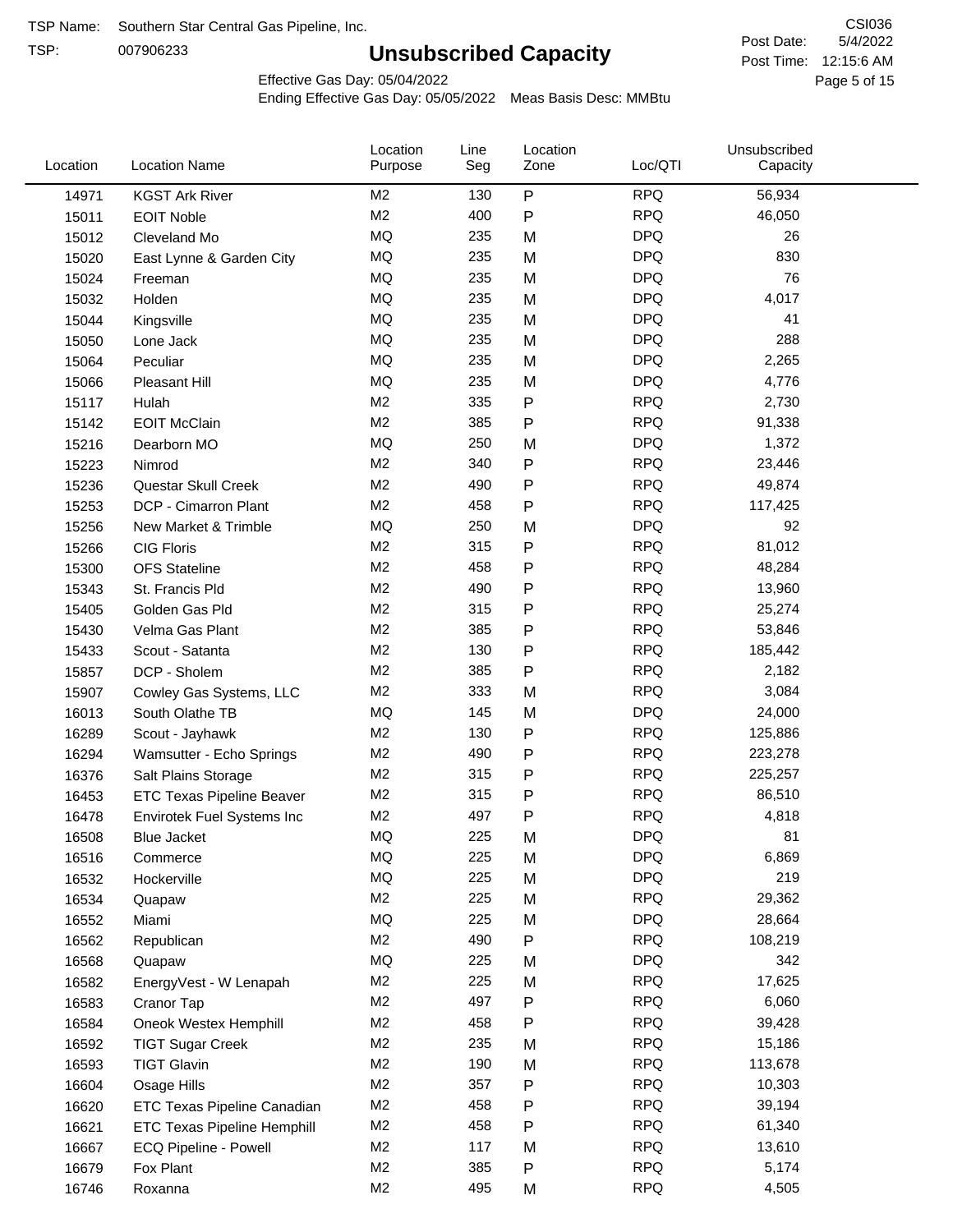TSP:

# **Unsubscribed Capacity**

5/4/2022 Page 6 of 15 Post Time: 12:15:6 AM CSI036 Post Date:

Effective Gas Day: 05/04/2022

| Location | <b>Location Name</b>             | Location<br>Purpose | Line<br>Seg | Location<br>Zone | Loc/QTI    | Unsubscribed<br>Capacity |  |
|----------|----------------------------------|---------------------|-------------|------------------|------------|--------------------------|--|
| 16747    | RedBud-Thayer Tap                | M <sub>2</sub>      | 495         | M                | <b>RPQ</b> | 4,872                    |  |
| 16750    | Dilworth Rms                     | M <sub>2</sub>      | 333         | P                | <b>RPQ</b> | 5,334                    |  |
| 16757    | River Rock - Fireside            | M <sub>2</sub>      | 495         | M                | <b>RPQ</b> | 66,400                   |  |
| 16774    | River Rock - E Lenapah           | M <sub>2</sub>      | 225         | M                | <b>RPQ</b> | 17,605                   |  |
| 16794    | <b>NNG Kiowa</b>                 | M <sub>2</sub>      | 130         | P                | <b>RPQ</b> | 73,872                   |  |
| 16798    | <b>Endeavor Energy Resources</b> | M <sub>2</sub>      | 225         | M                | <b>RPQ</b> | 9,982                    |  |
| 16802    | Sunwest                          | M <sub>2</sub>      | 117         | M                | <b>RPQ</b> | 6,183                    |  |
| 16806    | Bluco- East Wann                 | M <sub>2</sub>      | 225         | M                | <b>RPQ</b> | 8,850                    |  |
| 16807    | Bitter Creek Eckley Pld-Yuma     | M <sub>2</sub>      | 490         | P                | <b>RPQ</b> | 35,096                   |  |
| 16812    | <b>RiverGas</b>                  | M <sub>2</sub>      | 95          | M                | <b>RPQ</b> | 5,590                    |  |
| 16813    | Cheyenne Plains - Sand Dune      | M <sub>2</sub>      | 130         | P                | <b>RPQ</b> | 395,434                  |  |
| 16817    | Midwest Energy                   | M <sub>2</sub>      | 495         | M                | <b>RPQ</b> | 7,179                    |  |
| 16819    | River Rock- Keeton               | M <sub>2</sub>      | 225         | M                | <b>RPQ</b> | 9,535                    |  |
| 16820    | Superior - Hemphill              | M <sub>2</sub>      | 458         | Ρ                | <b>RPQ</b> | 50,052                   |  |
| 16821    | Yuma West                        | M <sub>2</sub>      | 490         | Ρ                | <b>RPQ</b> | 15,688                   |  |
| 16822    | Jayhawk PLD                      | M <sub>2</sub>      | 95          | M                | <b>RPQ</b> | 4,292                    |  |
| 16824    | Coon Creek                       | M <sub>2</sub>      | 497         | Ρ                | <b>RPQ</b> | 8,858                    |  |
| 16835    | Shiloh                           | M2                  | 495         | M                | <b>RPQ</b> | 8,573                    |  |
| 16836    | Evergy - South Harper            | MQ                  | 235         | M                | <b>DPQ</b> | 86,400                   |  |
| 16837    | <b>EKAE Ethanol Plant</b>        | MQ                  | 496         | M                | <b>DPQ</b> | 1,397                    |  |
| 16840    | Nearman Creek Power Plant        | MQ                  | 195         | M                | <b>DPQ</b> | 28,800                   |  |
| 16844    | <b>Montgomery County</b>         | M <sub>2</sub>      | 260         | M                | <b>RPQ</b> | 8,000                    |  |
| 16848    | Colt-Liberty                     | M <sub>2</sub>      | 260         | M                | <b>RPQ</b> | 4,000                    |  |
| 16849    | City of Mulvane Power Plant      | MQ                  | 120         | P                | <b>DPQ</b> | 2,880                    |  |
| 16850    | Escalera - Cow Creek             | M <sub>2</sub>      | 490         | Ρ                | <b>RPQ</b> | 66,094                   |  |
| 16852    | Southeastern KS P/L Wilson       | M <sub>2</sub>      | 495         | M                | <b>RPQ</b> | 60,000                   |  |
| 16857    | Superior - Cashion               | M <sub>2</sub>      | 400         | Ρ                | <b>RPQ</b> | 10,482                   |  |
| 16862    | Superior - Perkins               | M <sub>2</sub>      | 390         | Ρ                | <b>RPQ</b> | 21,660                   |  |
| 16865    | RedBud-Mound Valley              | M <sub>2</sub>      | 260         | M                | <b>RPQ</b> | 8,000                    |  |
| 16871    | <b>TIGT Grant</b>                | M <sub>2</sub>      | 130         | Ρ                | <b>RPQ</b> | 50,000                   |  |
| 16872    | River Rock - Jayhawk             | M <sub>2</sub>      | 495         | M                | <b>RPQ</b> | 57,579                   |  |
| 16873    | Layne Energy Sycamore            | M <sub>2</sub>      | 495         | M                | <b>RPQ</b> | 15,000                   |  |
| 16875    | Crenshaw Road                    | MQ                  | 455         | M                | <b>DPQ</b> | 33,611                   |  |
| 16877    | Acme Energy Services, Inc.       | M <sub>2</sub>      | 260         | M                | <b>RPQ</b> | 8,000                    |  |
| 16880    | Cottonwood                       | M <sub>2</sub>      | 235         | M                | <b>RPQ</b> | 1,000                    |  |
| 16883    | Cherryvale Boorigie PLd          | M <sub>2</sub>      | 495         | M                | <b>RPQ</b> | 34,135                   |  |
| 16884    | Keystone Delivery                | MQ                  | 390         | Ρ                | <b>DPQ</b> | 6,067                    |  |
| 16890    | ADM/Deerfield                    | MQ                  | 95          | M                | <b>DPQ</b> | 6,078                    |  |
| 16891    | <b>KP Liberty</b>                | M2                  | 260         | M                | <b>RPQ</b> | 8,300                    |  |
| 16897    | <b>REP - South Williams</b>      | M <sub>2</sub>      | 117         | M                | <b>RPQ</b> | 30,198                   |  |
| 16905    | NEOK Production Company,         | M <sub>2</sub>      | 225         | M                | <b>RPQ</b> | 7,970                    |  |
| 16908    | River Rock - Ft. Scott           | M2                  | 495         | M                | <b>RPQ</b> | 54,600                   |  |
| 16911    | Evergy - Lake Road               | MQ                  | 250         | M                | <b>DPQ</b> | 34,400                   |  |
| 16912    | Targa - Waynoka                  | M <sub>2</sub>      | 315         | Ρ                | <b>RPQ</b> | 157,111                  |  |
| 16916    | Kansas Ethanol, LLC              | MQ                  | 490         | Ρ                | <b>DPQ</b> | 3,500                    |  |
| 16917    | Downstream Casino                | MQ                  | 225         | M                | <b>DPQ</b> | 1,510                    |  |
| 16918    | Show Me Ethanol                  | MQ                  | 425         | M                | <b>DPQ</b> | 6,623                    |  |
| 16922    | <b>Timberline Energy</b>         | M <sub>2</sub>      | 340         | Ρ                | <b>RPQ</b> | 6,846                    |  |
| 16923    | Mid-Continent Market             | MQ                  | 120         | P                | <b>DPQ</b> | 30,000                   |  |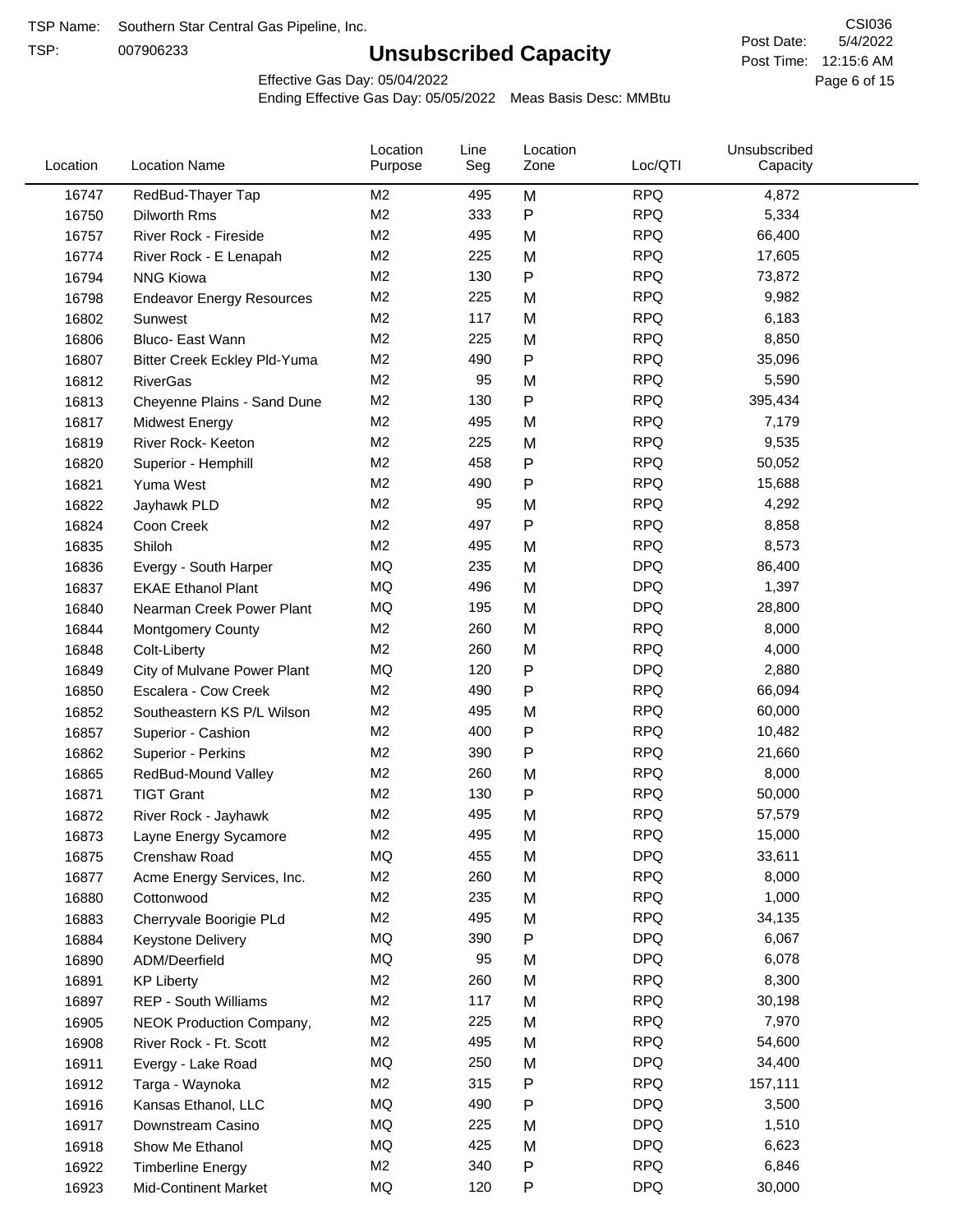TSP:

# **Unsubscribed Capacity**

5/4/2022 Page 7 of 15 Post Time: 12:15:6 AM CSI036 Post Date:

Effective Gas Day: 05/04/2022

| Location | <b>Location Name</b>                     | Location<br>Purpose | Line<br>Seg | Location<br>Zone | Loc/QTI    | Unsubscribed<br>Capacity |  |
|----------|------------------------------------------|---------------------|-------------|------------------|------------|--------------------------|--|
| 16931    | Midwest Energy - Goodman                 | MQ                  | 490         | P                | <b>DPQ</b> | 8,000                    |  |
| 16933    | Westar Emporia Energy                    | MQ                  | 140         | M                | <b>DPQ</b> | 106,202                  |  |
| 16935    | River Rock - Graybill                    | M <sub>2</sub>      | 260         | M                | <b>RPQ</b> | 23,168                   |  |
| 16941    | REP - Independence CDP                   | M <sub>2</sub>      | 117         | M                | <b>RPQ</b> | 29,270                   |  |
| 16942    | <b>Big Timber</b>                        | M <sub>2</sub>      | 490         | P                | <b>RPQ</b> | 49,356                   |  |
| 16945    | <b>ETC Texas Pipeline Antelope</b>       | M <sub>2</sub>      | 458         | Ρ                | <b>RPQ</b> | 110,000                  |  |
| 16949    | Summit Branson                           | MQ                  | 455         | M                | <b>DPQ</b> | 62,208                   |  |
| 16952    | <b>Overland Park</b>                     | MQ                  | 115         | M                | <b>DPQ</b> | 77,485                   |  |
| 16953    | Merriam                                  | MQ                  | 115         | M                | <b>DPQ</b> | 123,624                  |  |
| 16955    | Mustang Gas Products, LLC                | M <sub>2</sub>      | 405         | Ρ                | <b>RPQ</b> | 25,550                   |  |
| 16956    | Superior - Ford                          | M <sub>2</sub>      | 130         | Ρ                | <b>RPQ</b> | 17,375                   |  |
| 16962    | Summit Sedalia                           | MQ                  | 235         | M                | <b>DPQ</b> | 0                        |  |
| 16967    | Noble Energy - Lilli                     | M <sub>2</sub>      | 490         | Ρ                | <b>RPQ</b> | 40,863                   |  |
| 16972    | <b>ONG Norman</b>                        | <b>MQ</b>           | 385         | Ρ                | <b>DPQ</b> | 40                       |  |
| 16975    | Superior - Spring Creek                  | M <sub>2</sub>      | 315         | Ρ                | <b>RPQ</b> | 7,680                    |  |
| 16976    | <b>Bettis Asphalt &amp; Construction</b> | MQ                  | 180         | M                | <b>DPQ</b> | 3,216                    |  |
| 16977    | <b>KGS Kansas Star Casino</b>            | MQ                  | 333         | Ρ                | <b>DPQ</b> | 144                      |  |
| 16980    | <b>Black Hills Colwich</b>               | MQ                  | 120         | Ρ                | <b>DPQ</b> | 9,995                    |  |
| 16981    | Superior - Bellmon                       | M <sub>2</sub>      | 380         | Ρ                | <b>RPQ</b> | 63,800                   |  |
| 16983    | DCP Midstream - Ellis                    | MQ                  | 458         | Ρ                | <b>DPQ</b> | 6,702                    |  |
| 16988    | Atmos Energy - W. Lawrence               | MQ                  | 180         | M                | <b>DPQ</b> | 127                      |  |
| 16991    | Williams Midstream North Alva            | MQ                  | 315         | P                | <b>DPQ</b> | 1,992                    |  |
| 16992    | <b>ONG Ottawa</b>                        | MQ                  | 225         | M                | <b>DPQ</b> | 0                        |  |
| 16993    | Farmer's Gas                             | MQ                  | 130         | Ρ                | <b>DPQ</b> | 9,000                    |  |
| 16996    | Scout Sublette Delivery                  | MQ                  | 130         | Ρ                | <b>DPQ</b> | 100                      |  |
| 16997    | Devon Energy Medford Station             | M <sub>2</sub>      | 315         | Ρ                | <b>RPQ</b> | 30,000                   |  |
| 16998    | Cheyenne Light, Fuel and                 | MQ                  | 490         | Ρ                | <b>DPQ</b> | 90,800                   |  |
| 16999    | ETC - Crescent                           | M <sub>2</sub>      | 400         | Ρ                | <b>RPQ</b> | 35,000                   |  |
| 17000    | Bourbon County, KS -                     | MQ                  | 95          | M                | <b>DPQ</b> | 1                        |  |
| 17003    | Sunflower Electric Rubart                | MQ                  | 130         | Ρ                | <b>DPQ</b> | 48,808                   |  |
| 17004    | <b>NGPL Beaver</b>                       | MQ                  | 315         | Ρ                | <b>DPQ</b> | 175,000                  |  |
| 17005    | ETC - Rose Valley (Delivery)             | MQ                  | 315         | Þ                | <b>DPQ</b> | 5,000                    |  |
| 17006    | ETC - Rose Valley                        | M2                  | 315         | Ρ                | <b>RPQ</b> | 195,226                  |  |
| 17008    | OMPA Lamb                                | MQ                  | 335         | Ρ                | <b>DPQ</b> | 51,383                   |  |
| 17009    | <b>Grasslands Energy Centennial</b>      | M <sub>2</sub>      | 490         | Ρ                | <b>RPQ</b> | 25,000                   |  |
| 17010    | Noble Keota Receipt                      | M <sub>2</sub>      | 490         | Ρ                | <b>RPQ</b> | 52,200                   |  |
| 17011    | Noble Keota Delivery                     | MQ                  | 490         | Ρ                | <b>DPQ</b> | 52,200                   |  |
| 17013    | Enlink - Battle Ridge                    | M <sub>2</sub>      | 390         | Ρ                | <b>RPQ</b> | 31,824                   |  |
| 17021    | <b>TIGT Yuma</b>                         | M <sub>2</sub>      | 490         | P                | <b>RPQ</b> | 24,562                   |  |
| 17033    | Kickapoo Nation School                   | MQ                  | 90          | M                | <b>DPQ</b> | 300                      |  |
| 17034    | ENVIA Energy Oklahoma City,              | MQ                  | 400         | P                | <b>DPQ</b> | 3,888                    |  |
| 17035    | Ameren Columbia                          | MQ                  | 235         | M                | <b>DPQ</b> | 35,512                   |  |
| 17036    | <b>Coffeyville Resources</b>             | MQ                  | 260         | M                | <b>DPQ</b> | 39,992                   |  |
| 17050    | Atmos - Forest View                      | MQ                  | 190         | M                | <b>DPQ</b> | 4,058                    |  |
| 17052    | ONG NW Oklahoma City                     | MQ                  | 340         | Ρ                | <b>DPQ</b> | 39,000                   |  |
| 17054    | <b>ONG Guthrie</b>                       | MQ                  | 400         | Ρ                | <b>DPQ</b> | 4,799                    |  |
| 17055    | <b>ETC Texas Pipeline Nash</b>           | MQ                  | 458         | Ρ                | <b>DPQ</b> | 1,500                    |  |
| 17056    | Blue Mountain - Chisholm Trail           | M <sub>2</sub>      | 340         | Ρ                | <b>RPQ</b> | 72,000                   |  |
| 17057    | City of Tonkawa                          | MQ                  | 380         | P                | <b>DPQ</b> | 3,000                    |  |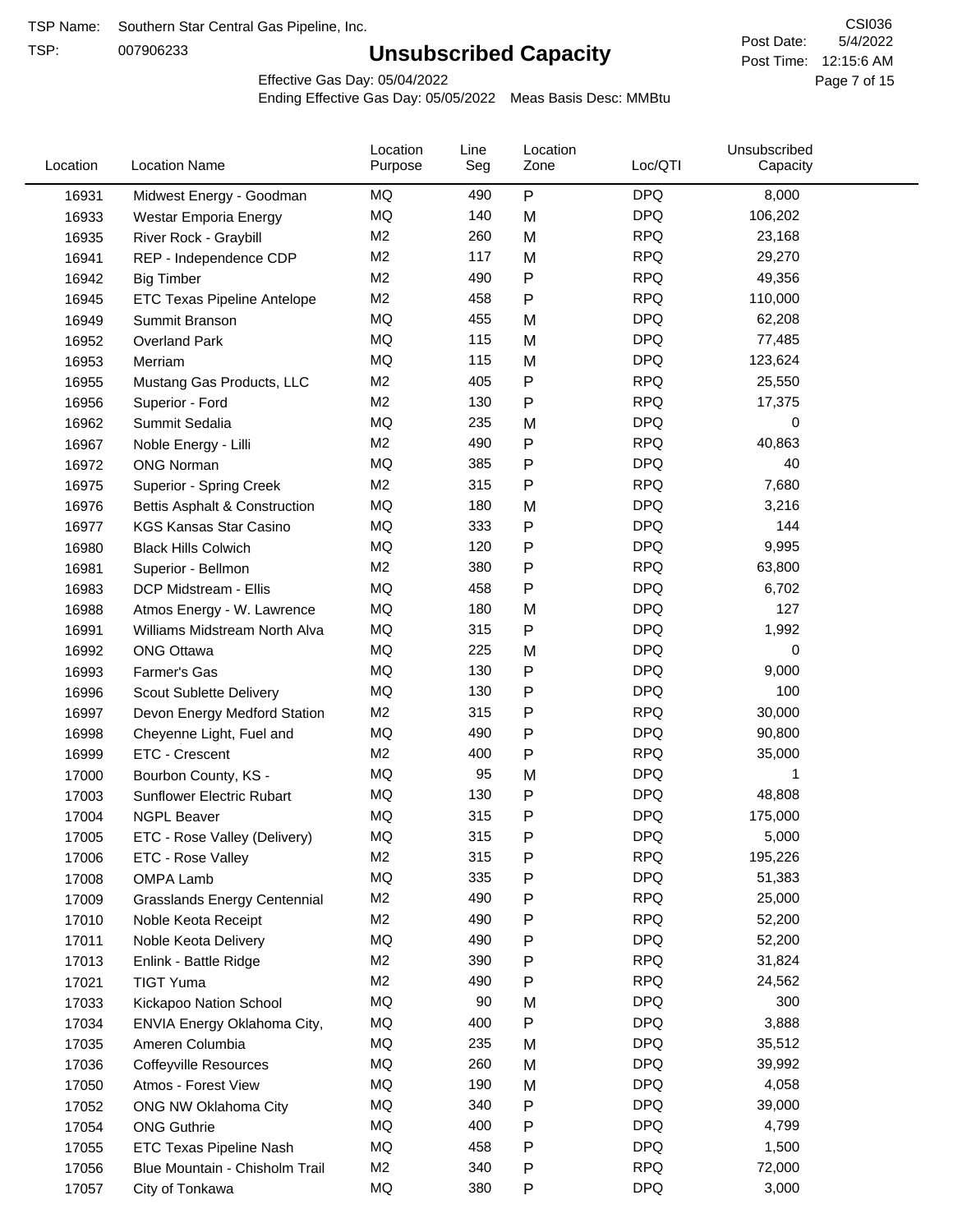TSP:

# **Unsubscribed Capacity**

5/4/2022 Page 8 of 15 Post Time: 12:15:6 AM CSI036 Post Date:

Effective Gas Day: 05/04/2022

| Location | <b>Location Name</b>           | Location<br>Purpose | Line<br>Seg | Location<br>Zone | Loc/QTI    | Unsubscribed<br>Capacity |  |
|----------|--------------------------------|---------------------|-------------|------------------|------------|--------------------------|--|
| 17058    | RPP - Hamm Landfill            | M <sub>2</sub>      | 195         | M                | <b>RPQ</b> | 2,500                    |  |
| 17060    | Atmos-Elk City                 | MQ                  | 87          | M                | <b>DPQ</b> | 216                      |  |
| 17064    | Koch - Enid                    | MQ                  | 405         | ${\sf P}$        | <b>DPQ</b> | 0                        |  |
| 17065    | Canyon - Redcliff (Receipt)    | M <sub>2</sub>      | 458         | P                | <b>RPQ</b> | 180,000                  |  |
| 17066    | Canyon - Redcliff (Delivery)   | <b>MQ</b>           | 458         | P                | <b>DPQ</b> | 6,175                    |  |
| 17067    | Blue Mountain - Chisholm Trail | M <sub>2</sub>      | 340         | ${\sf P}$        | <b>RPQ</b> | 70,000                   |  |
| 17068    | <b>EOIT Alfalfa</b>            | M <sub>2</sub>      | 458         | P                | <b>RPQ</b> | 200,000                  |  |
| 17069    | <b>NGPL Carter</b>             | <b>MQ</b>           | 385         | P                | <b>DPQ</b> | 65,000                   |  |
| 17080    | <b>ONEOK Bakken Pipeline</b>   | MQ                  | 490         | P                | <b>DPQ</b> | 360                      |  |
| 17086    | NGPL - Mutual                  | <b>MQ</b>           | 458         | ${\sf P}$        | <b>DPQ</b> | 150,000                  |  |
| 17087    | REX-St.Joe                     | M <sub>2</sub>      | 250         | M                | <b>RPQ</b> | 78,606                   |  |
| 17091    | OGT - Maysville                | M <sub>2</sub>      | 385         | ${\sf P}$        | <b>RPQ</b> | 110,000                  |  |
| 17096    | Northern Natural-Kiowa         | <b>MQ</b>           | 130         | ${\sf P}$        | <b>DPQ</b> | 100,000                  |  |
| 17104    | Black Hills - Plevna, KS TB    | <b>MQ</b>           | 130         | P                | <b>DPQ</b> | 480                      |  |
| 17105    | WIC - Cheyenne Hub             | M2                  | 490         | ${\sf P}$        | <b>RPQ</b> | 144,000                  |  |
| 17113    | NGPL - Ford County Receipt     | M <sub>2</sub>      | 130         | P                | <b>RPQ</b> | 190,400                  |  |
| 17119    | Waste Mgmt RNG Receipt         | M2                  | 400         | P                | <b>RPQ</b> | 2,976                    |  |
| 17404    | Anderson                       | MQ                  | 423         | M                | <b>DPQ</b> | 1,130                    |  |
| 17406    | Ash Grove, Walnut Grove & Wil  | <b>MQ</b>           | 455         | M                | <b>DPQ</b> | 2,595                    |  |
| 17408    | Aurora                         | <b>MQ</b>           | 455         | M                | <b>DPQ</b> | 850                      |  |
| 17410    | <b>Billings Mo</b>             | <b>MQ</b>           | 455         | M                | <b>DPQ</b> | 2,918                    |  |
| 17414    | Clever Mo                      | <b>MQ</b>           | 455         | M                | <b>DPQ</b> | 738                      |  |
| 17416    | Crane Mo                       | <b>MQ</b>           | 455         | M                | <b>DPQ</b> | 2,944                    |  |
| 17418    | Diamond                        | <b>MQ</b>           | 455         | M                | <b>DPQ</b> | 546                      |  |
| 17426    | Freistatt                      | <b>MQ</b>           | 455         | M                | <b>DPQ</b> | 256                      |  |
| 17430    | Goodman                        | <b>MQ</b>           | 423         | M                | <b>DPQ</b> | 625                      |  |
| 17448    | Lanagan                        | <b>MQ</b>           | 423         | M                | <b>DPQ</b> | 337                      |  |
| 17452    | Marionville                    | <b>MQ</b>           | 455         | M                | <b>DPQ</b> | 1,119                    |  |
| 17454    | Monett                         | <b>MQ</b>           | 455         | M                | <b>DPQ</b> | 25,276                   |  |
| 17456    | Mt Vernon & Verona             | MQ                  | 455         | M                | <b>DPQ</b> | 4,407                    |  |
| 17458    | Neosho                         | <b>MQ</b>           | 455         | M                | <b>DPQ</b> | 8,597                    |  |
| 17460    | Noel & North Noel              | MQ                  | 423         | M                | <b>DPQ</b> | 19,472                   |  |
| 17462    | Nixa & Ozark                   | MQ                  | 455         | M                | <b>DPQ</b> | 5,340                    |  |
| 17464    | Pierce City                    | $\sf{MQ}$           | 455         | M                | <b>DPQ</b> | 3,281                    |  |
| 17466    | Pineville                      | MQ                  | 423         | M                | <b>DPQ</b> | 302                      |  |
| 17472    | Republic                       | MQ                  | 455         | M                | <b>DPQ</b> | 883                      |  |
| 17476    | Sarcoxie                       | MQ                  | 455         | M                | <b>DPQ</b> | 2,828                    |  |
| 17478    | Seneca                         | MQ                  | 225         | M                | <b>DPQ</b> | 9,873                    |  |
| 17492    | Wentworth                      | $\sf{MQ}$           | 455         | M                | <b>DPQ</b> | 193                      |  |
| 18328    | Goessel                        | MQ                  | 140         | M                | <b>DPQ</b> | 62                       |  |
| 18356    | Newton                         | MQ                  | 120         | ${\sf P}$        | <b>DPQ</b> | 21,538                   |  |
| 19000    | Scout Jayhawk Delivery         | MQ                  | 130         | P                | <b>DPQ</b> | 185,442                  |  |
| 19548    | Lyndon                         | MQ                  | 140         | M                | <b>DPQ</b> | 655                      |  |
| 19552    | Melvern                        | MQ                  | 493         | M                | <b>DPQ</b> | 42                       |  |
| 19554    | Michigan Valley                | MQ                  | 140         | M                | <b>DPQ</b> | 339                      |  |
| 19564    | Pomona                         | MQ                  | 140         | M                | <b>DPQ</b> | 1,579                    |  |
| 19568    | Quenemo                        | MQ                  | 140         | M                | <b>DPQ</b> | 255                      |  |
| 19576    | Scranton                       | MQ                  | 140         | M                | <b>DPQ</b> | 632                      |  |
| 19608    | Baldwin                        | $\sf{MQ}$           | 180         | M                | <b>DPQ</b> | 2,754                    |  |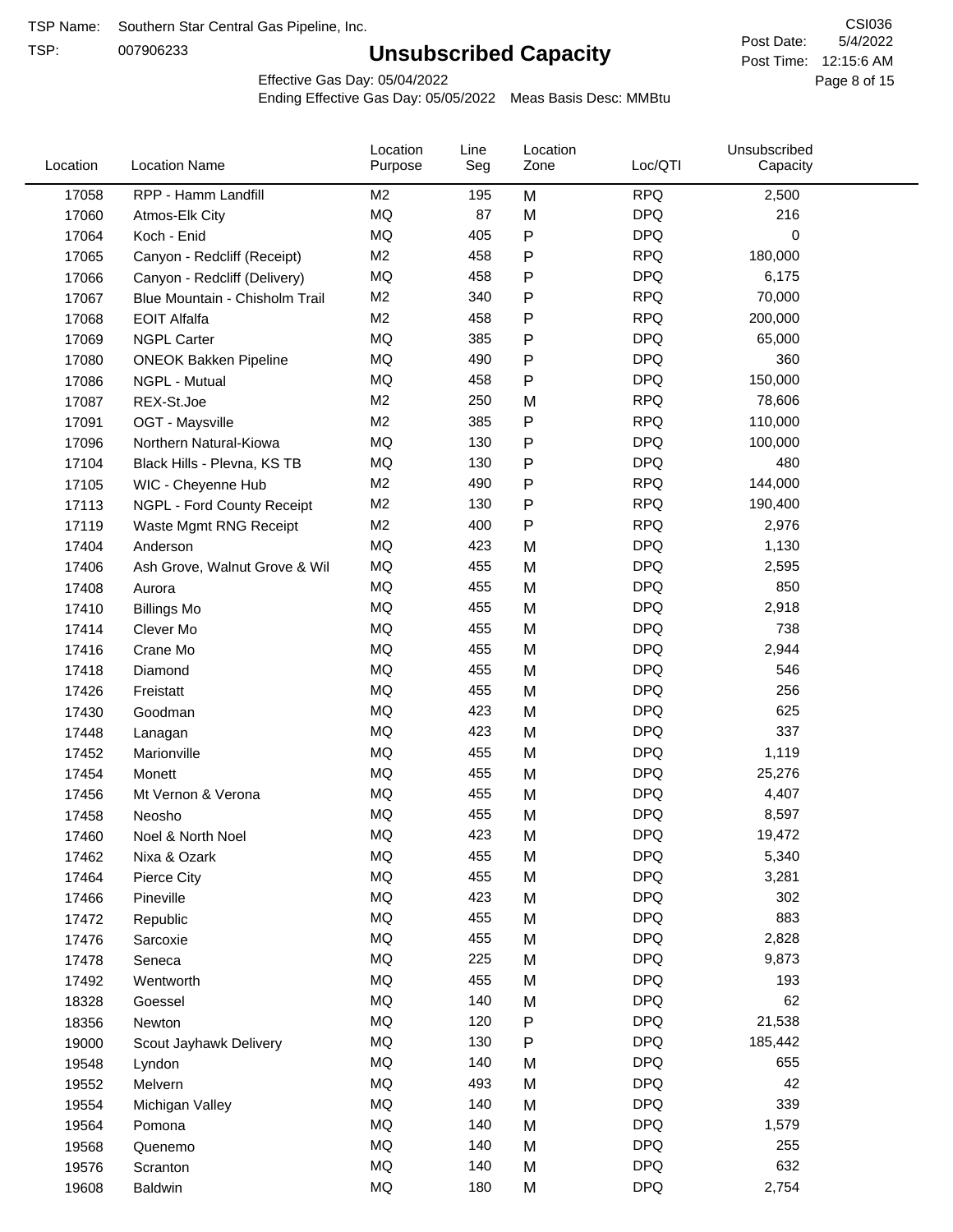TSP:

# **Unsubscribed Capacity**

5/4/2022 Page 9 of 15 Post Time: 12:15:6 AM CSI036 Post Date:

Effective Gas Day: 05/04/2022

| Location | <b>Location Name</b>  | Location<br>Purpose | Line<br>Seg | Location<br>Zone | Loc/QTI    | Unsubscribed<br>Capacity |  |
|----------|-----------------------|---------------------|-------------|------------------|------------|--------------------------|--|
| 19620    | Edgerton              | <b>MQ</b>           | 190         | M                | <b>DPQ</b> | 14                       |  |
| 19628    | Gardner               | MQ                  | 190         | M                | <b>DPQ</b> | 2,755                    |  |
| 19648    | Lecompton             | MQ                  | 180         | M                | <b>DPQ</b> | 109                      |  |
| 19650    | Le Loup               | <b>MQ</b>           | 190         | M                | <b>DPQ</b> | 37                       |  |
| 19660    | Ottawa                | <b>MQ</b>           | 493         | M                | <b>DPQ</b> | 6,129                    |  |
| 19664    | Perry                 | MQ                  | 180         | M                | <b>DPQ</b> | 407                      |  |
| 19666    | Princeton             | MQ                  | 496         | M                | <b>DPQ</b> | 130                      |  |
| 19672    | Richmond              | MQ                  | 496         | M                | <b>DPQ</b> | 374                      |  |
| 19676    | Scipio                | <b>MQ</b>           | 496         | M                | <b>DPQ</b> | 27                       |  |
| 19678    | Somerset & Rural      | <b>MQ</b>           | 235         | M                | <b>DPQ</b> | 291                      |  |
| 19684    | Tonganoxie            | <b>MQ</b>           | 195         | M                | <b>DPQ</b> | 7,420                    |  |
| 19690    | Wellsville            | <b>MQ</b>           | 190         | M                | <b>DPQ</b> | 2,007                    |  |
| 20709    | <b>Bronson Etc</b>    | MQ                  | 95          | M                | <b>DPQ</b> | 360                      |  |
| 20712    | Carlyle               | MQ                  | 495         | M                | <b>DPQ</b> | 26                       |  |
| 20714    | Cherryvale            | <b>MQ</b>           | 495         | M                | <b>DPQ</b> | 586                      |  |
| 20716    | Colony                | MQ                  | 50          | M                | <b>DPQ</b> | 2,347                    |  |
| 20720    | Dennis                | MQ                  | 495         | M                | <b>DPQ</b> | 54                       |  |
| 20725    | Erie                  | <b>MQ</b>           | 495         | M                | <b>DPQ</b> | 409                      |  |
| 20730    | Gas City & La Harpe   | <b>MQ</b>           | 495         | M                | <b>DPQ</b> | 1,457                    |  |
| 20764    | Parsons               | <b>MQ</b>           | 495         | M                | <b>DPQ</b> | 19,497                   |  |
| 20766    | Petrolia              | MQ                  | 495         | M                | <b>DPQ</b> | 18                       |  |
| 20768    | Piqua                 | MQ                  | 220         | M                | <b>DPQ</b> | 84                       |  |
| 20775    | South Mound           | MQ                  | 495         | M                | <b>DPQ</b> | 45                       |  |
| 20785    | Thayer                | <b>MQ</b>           | 495         | M                | <b>DPQ</b> | 88                       |  |
| 20788    | Walnut & St Paul      | MQ                  | 95          | M                | <b>DPQ</b> | 658                      |  |
| 20792    | Welda                 | <b>MQ</b>           | 495         | M                | <b>DPQ</b> | 1,122                    |  |
| 21008    | <b>Baxter Springs</b> | <b>MQ</b>           | 225         | M                | <b>DPQ</b> | 1,830                    |  |
| 21015    | Columbus              | MQ                  | 260         | M                | <b>DPQ</b> | 2,639                    |  |
| 21018    | Crestline             | MQ                  | 260         | M                | <b>DPQ</b> | 156                      |  |
| 21021    | Fort Scott            | MQ                  | 95          | M                | <b>DPQ</b> | 31,139                   |  |
| 21024    | Galena & Empire City  | MQ                  | 260         | M                | <b>DPQ</b> | 3,023                    |  |
| 21048    | Lowell                | $\sf{MQ}$           | 225         | M                | <b>DPQ</b> | 52                       |  |
| 21055    | N Riverton            | MQ                  | 260         | M                | <b>DPQ</b> | 148                      |  |
| 21060    | Oswego                | $\sf{MQ}$           | 260         | M                | <b>DPQ</b> | 2,588                    |  |
| 21080    | Treece                | MQ                  | 225         | M                | <b>DPQ</b> | 473                      |  |
| 23576    | St Joseph             | MQ                  | 250         | M                | <b>DPQ</b> | 88,184                   |  |
| 24228    | Grantville            | MQ                  | 180         | M                | <b>DPQ</b> | 207                      |  |
| 24252    | Meriden               | $\sf{MQ}$           | 180         | M                | <b>DPQ</b> | 177                      |  |
| 24276    | Shawnee Heights       | $\sf{MQ}$           | 180         | M                | <b>DPQ</b> | 696                      |  |
| 24280    | Topeka                | $\sf{MQ}$           | 180         | M                | <b>DPQ</b> | 152,652                  |  |
| 26304    | Alma                  | MQ                  | 425         | M                | <b>DPQ</b> | 95                       |  |
| 26308    | Blackburn             | MQ                  | 425         | M                | <b>DPQ</b> | 163                      |  |
| 26312    | Carrollton            | MQ                  | 425         | M                | <b>DPQ</b> | 2,523                    |  |
| 26314    | Concordia             | $\sf{MQ}$           | 425         | M                | <b>DPQ</b> | 1,576                    |  |
| 26316    | Corder                | $\sf{MQ}$           | 425         | M                | <b>DPQ</b> | 11                       |  |
| 26325    | Emma                  | MQ                  | 425         | M                | <b>DPQ</b> | 206                      |  |
| 26332    | Higginsville          | MQ                  | 425         | M                | <b>DPQ</b> | 28,860                   |  |
| 26344    | Knobnoster            | $\sf{MQ}$           | 235         | M                | <b>DPQ</b> | 16,700                   |  |
| 26348    | La Monte              | $\sf{MQ}$           | 235         | M                | <b>DPQ</b> | 111                      |  |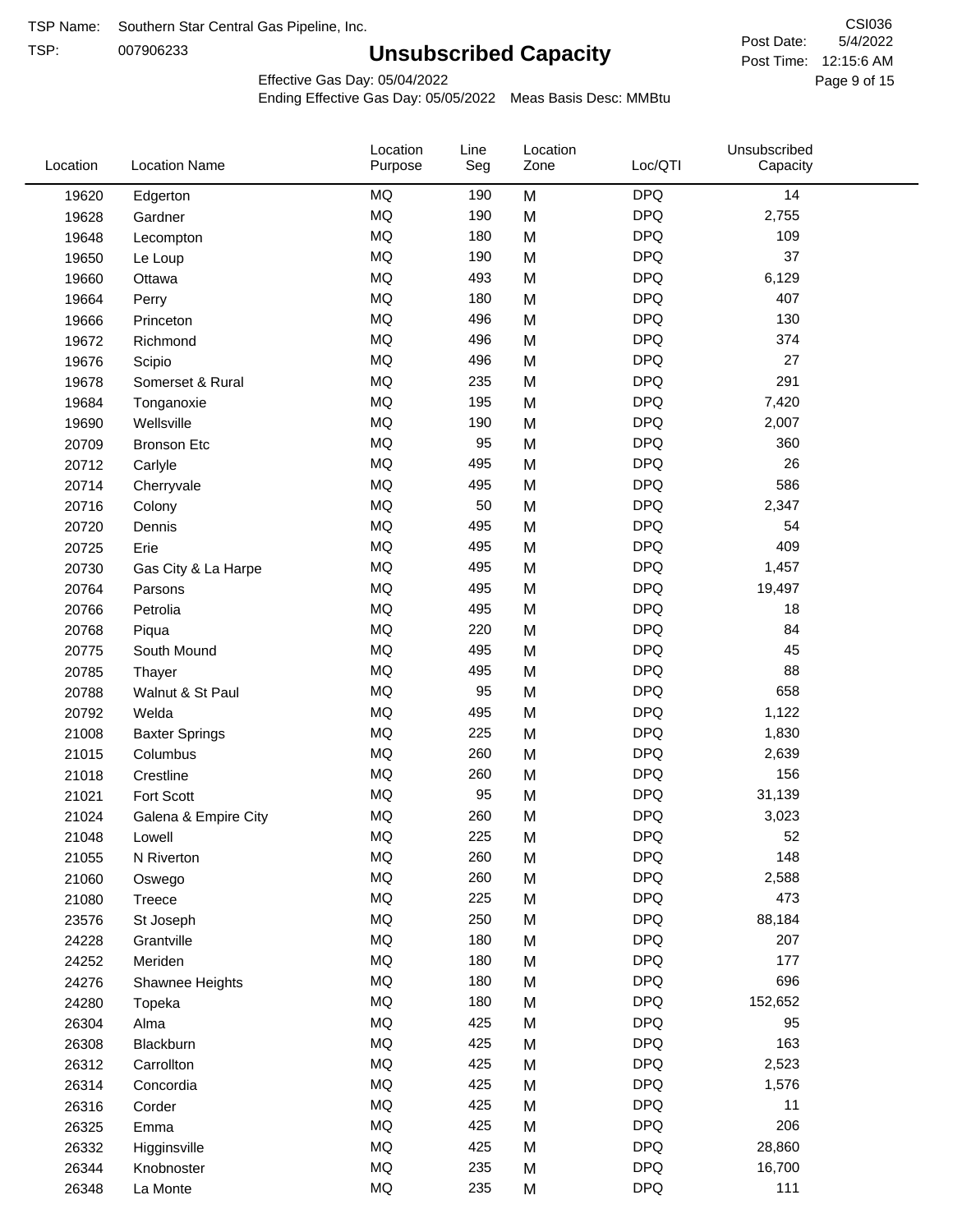TSP:

# **Unsubscribed Capacity**

5/4/2022 Page 10 of 15 Post Time: 12:15:6 AM CSI036 Post Date:

Effective Gas Day: 05/04/2022

| Location | <b>Location Name</b>          | Location<br>Purpose | Line<br>Seg | Location<br>Zone | Loc/QTI    | Unsubscribed<br>Capacity |  |
|----------|-------------------------------|---------------------|-------------|------------------|------------|--------------------------|--|
| 26352    | Mt Leonard                    | <b>MQ</b>           | 425         | M                | <b>DPQ</b> | 167                      |  |
| 26356    | Norborne                      | MQ                  | 425         | M                | <b>DPQ</b> | 1,901                    |  |
| 26376    | Slater                        | MQ                  | 425         | M                | <b>DPQ</b> | 471                      |  |
| 26378    | <b>Sweet Springs</b>          | MQ                  | 425         | M                | <b>DPQ</b> | 584                      |  |
| 26392    | Warrensburg                   | MQ                  | 235         | M                | <b>DPQ</b> | 10,551                   |  |
| 26394    | Waverly                       | <b>MQ</b>           | 425         | M                | <b>DPQ</b> | 378                      |  |
| 27015    | <b>Belle Plaine</b>           | <b>MQ</b>           | 333         | ${\sf P}$        | <b>DPQ</b> | 150                      |  |
| 27020    | <b>Bentley</b>                | MQ                  | 120         | P                | <b>DPQ</b> | 217                      |  |
| 27035    | Derby                         | MQ                  | 120         | P                | <b>DPQ</b> | 7,759                    |  |
| 27040    | Andover                       | <b>MQ</b>           | 300         | M                | <b>DPQ</b> | 166                      |  |
| 27050    | Haysville                     | MQ                  | 120         | ${\sf P}$        | <b>DPQ</b> | 9,455                    |  |
| 27060    | Mulvane                       | MQ                  | 120         | P                | <b>DPQ</b> | 9,778                    |  |
| 27065    | Rose Hill                     | MQ                  | 295         | P                | <b>DPQ</b> | 5,386                    |  |
| 27070    | Sedgwick                      | <b>MQ</b>           | 120         | P                | <b>DPQ</b> | 7,149                    |  |
| 27080    | Udall                         | <b>MQ</b>           | 333         | ${\sf P}$        | <b>DPQ</b> | 538                      |  |
| 27085    | <b>Valley Center</b>          | MQ                  | 120         | P                | <b>DPQ</b> | 51,875                   |  |
| 27092    | Wichita                       | MQ                  | 120         | $\mathsf{P}$     | <b>DPQ</b> | 259,947                  |  |
| 29001    | Atchison                      | MQ                  | 90          | M                | <b>DPQ</b> | 20,786                   |  |
| 29002    | Emporia                       | MQ                  | 140         | M                | <b>DPQ</b> | 15,524                   |  |
| 29003    | Leavenworth                   | MQ                  | 195         | M                | <b>DPQ</b> | 14,939                   |  |
| 29005    | Effingham                     | MQ                  | 90          | M                | <b>DPQ</b> | 269                      |  |
| 30804    | Abbyville                     | MQ                  | 130         | P                | <b>DPQ</b> | 195                      |  |
| 34612    | Altamont                      | <b>MQ</b>           | 260         | M                | <b>DPQ</b> | 119                      |  |
| 35013    | Americus                      | <b>MQ</b>           | 140         | M                | <b>DPQ</b> | 31                       |  |
| 35515    | <b>ANR Alden</b>              | <b>MQ</b>           | 490         | ${\sf P}$        | <b>DPQ</b> | 135,571                  |  |
| 36918    | Argonia                       | MQ                  | 120         | ${\sf P}$        | <b>DPQ</b> | 15                       |  |
| 37100    | Wynona                        | MQ                  | 334         | P                | <b>DPQ</b> | $\mathbf 0$              |  |
| 37118    | Hominy                        | <b>MQ</b>           | 357         | ${\sf P}$        | <b>DPQ</b> | 1,960                    |  |
| 37172    | <b>Black Hills Hutchinson</b> | MQ                  | 130         | ${\sf P}$        | <b>DPQ</b> | 15,360                   |  |
| 37175    | EGT Jane - Delivery           | MQ                  | 423         | M                | <b>DPQ</b> | 216,201                  |  |
| 38021    | Auburn                        | <b>MQ</b>           | 180         | M                | <b>DPQ</b> | 756                      |  |
| 38522    | <b>Avant Utilities</b>        | MQ                  | 357         | P                | <b>DPQ</b> | 157                      |  |
| 41709    | <b>Billings</b>               | MQ                  | 380         | P                | <b>DPQ</b> | 2,032                    |  |
| 42915    | Springfield                   | $\sf{MQ}$           | 455         | M                | <b>DPQ</b> | 698,615                  |  |
| 44021    | Burlingame                    | $\sf{MQ}$           | 140         | M                | <b>DPQ</b> | 1,686                    |  |
| 44121    | Alfalfa City Ok               | $\sf{MQ}$           | 315         | P                | <b>DPQ</b> | 394                      |  |
| 45301    | Cassoday                      | MQ                  | 140         | M                | <b>DPQ</b> | $\mathbf 0$              |  |
| 46608    | Chanute                       | MQ                  | 495         | M                | <b>DPQ</b> | 51,665                   |  |
| 46809    | Florence                      | MQ                  | 140         | M                | <b>DPQ</b> | 1,001                    |  |
| 47412    | Cleveland                     | MQ                  | 357         | Ρ                | <b>DPQ</b> | 1,569                    |  |
| 47641    | CIG Riner                     | $\sf{MQ}$           | 490         | Ρ                | <b>DPQ</b> | 62,965                   |  |
| 48015    | Bourbon County, KS            | MQ                  | 95          | M                | <b>DPQ</b> | 4,627                    |  |
| 48301    | Copan                         | MQ                  | 497         | ${\sf P}$        | <b>DPQ</b> | 358                      |  |
| 55502    | Danville                      | $\sf{MQ}$           | 120         | ${\sf P}$        | <b>DPQ</b> | 166                      |  |
| 56601    | Denison                       | $\sf{MQ}$           | 90          | M                | <b>DPQ</b> | 79                       |  |
| 58518    | Drumright                     | MQ                  | 390         | P                | <b>DPQ</b> | 4,485                    |  |
| 60706    | Peckham                       | MQ                  | 117         | M                | <b>DPQ</b> | 67                       |  |
| 62810    | Black Hills - Enterprise TB   | MQ                  | 130         | P                | <b>DPQ</b> | 990                      |  |
| 63919    | Eskridge                      | $\sf{MQ}$           | 140         | M                | <b>DPQ</b> | 820                      |  |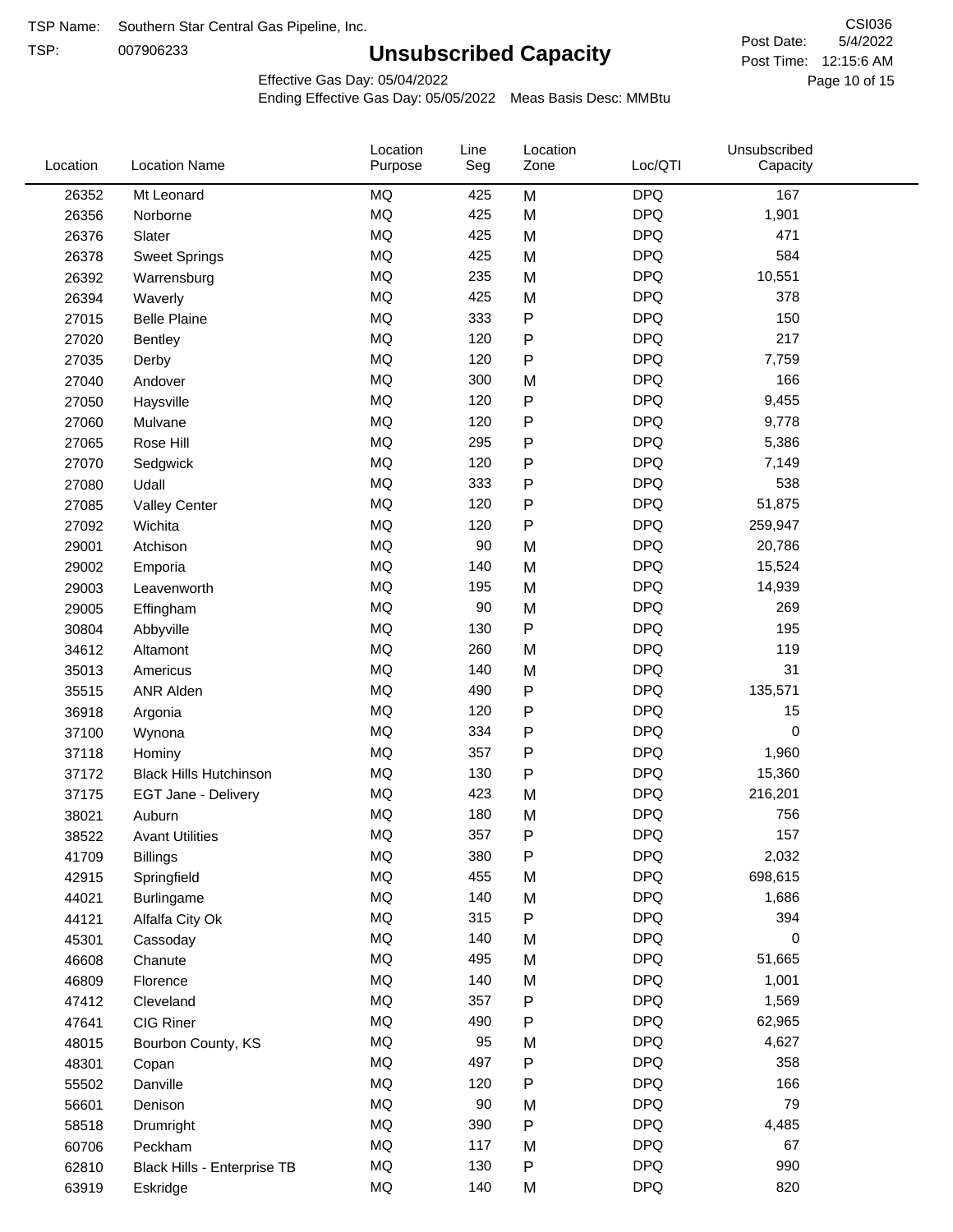TSP:

# **Unsubscribed Capacity**

5/4/2022 Page 11 of 15 Post Time: 12:15:6 AM CSI036 Post Date:

Effective Gas Day: 05/04/2022

| Location | <b>Location Name</b>          | Location<br>Purpose | Line<br>Seg | Location<br>Zone | Loc/QTI    | Unsubscribed<br>Capacity |  |
|----------|-------------------------------|---------------------|-------------|------------------|------------|--------------------------|--|
| 68015    | Ford                          | <b>MQ</b>           | 130         | $\sf P$          | <b>DPQ</b> | 424                      |  |
| 68518    | Freedom                       | MQ                  | 315         | P                | <b>DPQ</b> | 12                       |  |
| 70408    | <b>Garnett KS</b>             | MQ                  | 496         | M                | <b>DPQ</b> | 15,099                   |  |
| 70610    | Gate                          | <b>MQ</b>           | 315         | P                | <b>DPQ</b> | 63                       |  |
| 74416    | Pocasset                      | <b>MQ</b>           | 340         | P                | <b>DPQ</b> | 96                       |  |
| 77118    | Granby                        | <b>MQ</b>           | 455         | M                | <b>DPQ</b> | 816                      |  |
| 77308    | Bonner Springs Ks             | MQ                  | 190         | M                | <b>DPQ</b> | 7,104                    |  |
| 77512    | Eureka, Toronto & Neal        | MQ                  | 140         | M                | <b>DPQ</b> | 2,306                    |  |
| 77705    | Anthony                       | <b>MQ</b>           | 120         | P                | <b>DPQ</b> | 26,858                   |  |
| 80312    | <b>Hamilton Ks</b>            | <b>MQ</b>           | 140         | M                | <b>DPQ</b> | 445                      |  |
| 80515    | Atmos - Strong Cty &          | MQ                  | 140         | M                | <b>DPQ</b> | 27                       |  |
| 83418    | Howard Ks                     | MQ                  | 498         | M                | <b>DPQ</b> | 3,629                    |  |
| 84021    | Humboldt Ks                   | <b>MQ</b>           | 495         | M                | <b>DPQ</b> | 4,390                    |  |
| 86717    | Iola Ks                       | MQ                  | 495         | M                | <b>DPQ</b> | 10,749                   |  |
| 96108    | <b>Black Hills - Lawrence</b> | MQ                  | 180         | M                | <b>DPQ</b> | 45,466                   |  |
| 96912    | Kechi Ks                      | MQ                  | 120         | P                | <b>DPQ</b> | 150                      |  |
| 97112    | Copeland                      | MQ                  | 130         | P                | <b>DPQ</b> | 15,628                   |  |
| 102512   | Lebo                          | MQ                  | 493         | M                | <b>DPQ</b> | 273                      |  |
| 103101   | Lenapah                       | MQ                  | 225         | M                | <b>DPQ</b> | 249                      |  |
| 104615   | Liberal                       | MQ                  | 260         | M                | <b>DPQ</b> | 204                      |  |
| 108119   | Ochelata                      | MQ                  | 357         | P                | <b>DPQ</b> | 168                      |  |
| 108221   | Washington                    | MQ                  | 497         | Ρ                | <b>DPQ</b> | 395                      |  |
| 110412   | McLouth                       | MQ                  | 170         | M                | <b>DPQ</b> | 113                      |  |
| 110908   | Mannford                      | MQ                  | 357         | P                | <b>DPQ</b> | 456                      |  |
| 113612   | Webb City, OK TB              | MQ                  | 335         | Ρ                | <b>DPQ</b> | 317                      |  |
| 113713   | Osage City Ok                 | MQ                  | 357         | P                | <b>DPQ</b> | 239                      |  |
| 113812   | Clinton & Leeton              | MQ                  | 235         | M                | <b>DPQ</b> | 21,928                   |  |
| 113852   | Marshall                      | MQ                  | 425         | M                | <b>DPQ</b> | 14,581                   |  |
| 113856   | Nevada                        | MQ                  | 95          | M                | <b>DPQ</b> | 9,333                    |  |
| 113864   | <b>Platte City</b>            | MQ                  | 250         | M                | <b>DPQ</b> | 2,890                    |  |
| 113872   | Lexington-Richmond-Henrietta  | MQ                  | 425         | M                | <b>DPQ</b> | 3,022                    |  |
| 113876   | Sedalia                       | MQ                  | 235         | M                | <b>DPQ</b> | 26,188                   |  |
| 113880   | Tracy                         | MQ                  | 250         | M                | <b>DPQ</b> | 135                      |  |
| 113892   | Weston                        | MQ                  | 250         | M                | <b>DPQ</b> | 1,140                    |  |
| 118121   | Mulberry                      | MQ                  | 260         | M                | <b>DPQ</b> | 239                      |  |
| 118321   | Mulhall                       | MQ                  | 400         | P                | <b>DPQ</b> | 150                      |  |
| 120000   | Spire                         | MQ                  | 235         | M                | <b>DPQ</b> | 13,115                   |  |
| 121110   | Neodesha                      | MQ                  | 495         | M                | <b>DPQ</b> | 6,410                    |  |
| 121315   | Neosho Rapids                 | $\sf{MQ}$           | 493         | M                | <b>DPQ</b> | 289                      |  |
| 121415   | <b>NGPL Barton</b>            | $\sf{MQ}$           | 490         | Ρ                | <b>DPQ</b> | 184,224                  |  |
| 121515   | <b>NGPL Ford</b>              | MQ                  | 130         | Ρ                | <b>DPQ</b> | 269,500                  |  |
| 122715   | Afton-Fairland-Grove-Jay      | MQ                  | 225         | M                | <b>DPQ</b> | 6,793                    |  |
| 122915   | Norwich                       | MQ                  | 120         | Ρ                | <b>DPQ</b> | 124                      |  |
| 125315   | Oilton                        | MQ                  | 357         | Ρ                | <b>DPQ</b> | 1,130                    |  |
| 129311   | <b>ONG Harper County</b>      | MQ                  | 315         | P                | <b>DPQ</b> | 7,083                    |  |
| 129712   | Olivet                        | MQ                  | 493         | M                | <b>DPQ</b> | 24                       |  |
| 130001   | Orlando                       | MQ                  | 400         | ${\sf P}$        | <b>DPQ</b> | 219                      |  |
| 132018   | Oronogo                       | $\sf{MQ}$           | 450         | M                | <b>DPQ</b> | 256                      |  |
| 132519   | Osage City Ks                 | $\sf{MQ}$           | 140         | M                | <b>DPQ</b> | 3,551                    |  |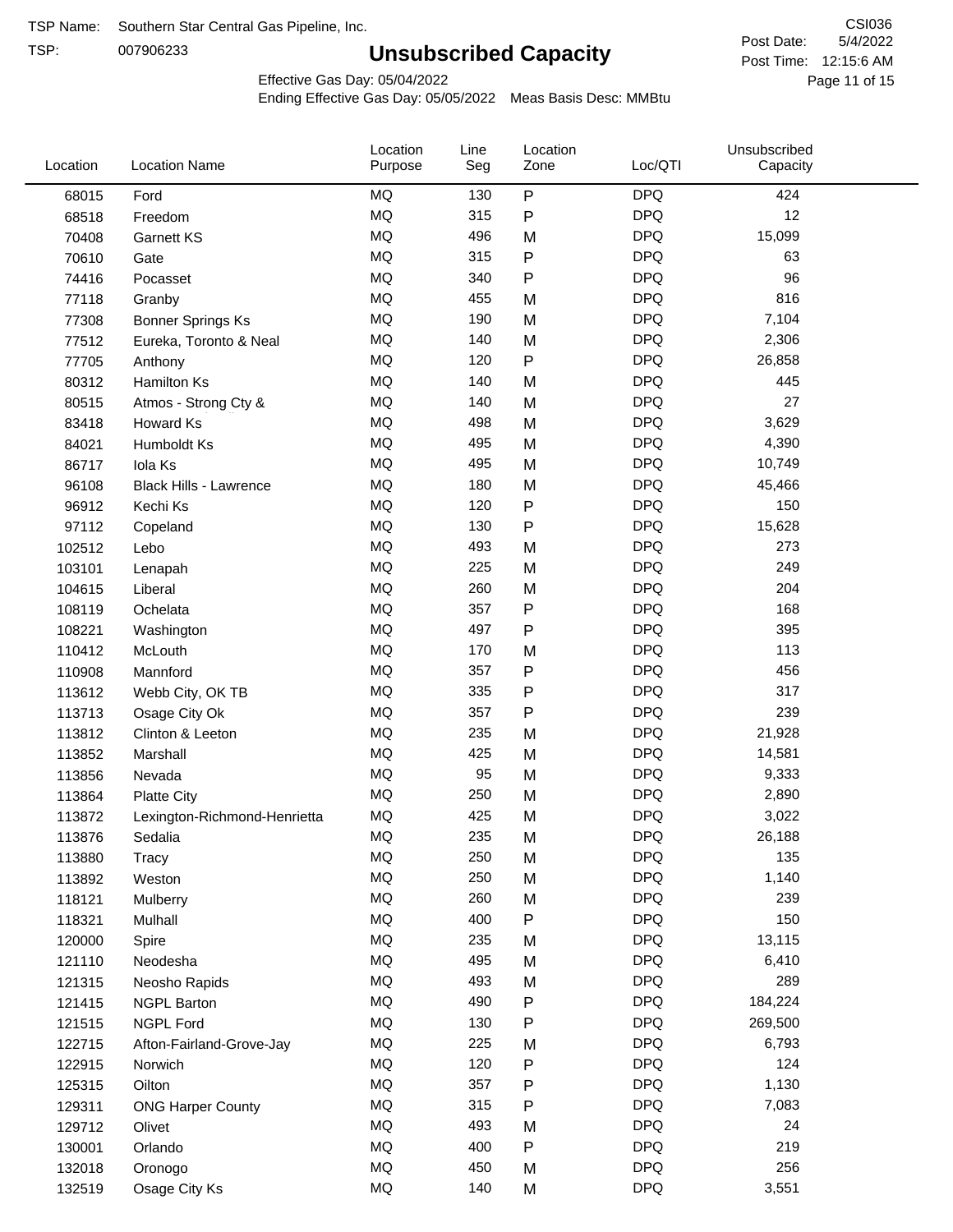TSP:

# **Unsubscribed Capacity**

5/4/2022 Page 12 of 15 Post Time: 12:15:6 AM CSI036 Post Date:

Effective Gas Day: 05/04/2022

| Location | <b>Location Name</b>             | Location<br>Purpose | Line<br>Seg | Location<br>Zone | Loc/QTI    | Unsubscribed<br>Capacity |  |
|----------|----------------------------------|---------------------|-------------|------------------|------------|--------------------------|--|
| 135533   | PEPL Princeton                   | <b>MQ</b>           | 496         | M                | <b>DPQ</b> | 106,178                  |  |
| 135808   | Partridge                        | <b>MQ</b>           | 130         | P                | <b>DPQ</b> | 134                      |  |
| 136701   | <b>Black Hills Reno</b>          | MQ                  | 130         | P                | <b>DPQ</b> | 12,912                   |  |
| 137550   | <b>Black Hills South Wichita</b> | MQ                  | 120         | P                | <b>DPQ</b> | 18,975                   |  |
| 139712   | Plattsburg                       | <b>MQ</b>           | 250         | M                | <b>DPQ</b> | 1,764                    |  |
| 145950   | Merino                           | <b>MQ</b>           | 490         | P                | <b>DPQ</b> | 156                      |  |
| 150418   | Ramona                           | <b>MQ</b>           | 357         | P                | <b>DPQ</b> | 396                      |  |
| 151525   | Reading                          | <b>MQ</b>           | 140         | M                | <b>DPQ</b> | 20                       |  |
| 154501   | Nelagoney                        | <b>MQ</b>           | 334         | $\mathsf{P}$     | <b>DPQ</b> | 179                      |  |
| 157025   | Severy                           | <b>MQ</b>           | 498         | M                | <b>DPQ</b> | 142                      |  |
| 163100   | Superior                         | <b>MQ</b>           | 265         | M                | <b>DPQ</b> | 336                      |  |
| 164725   | Sylvia                           | <b>MQ</b>           | 130         | P                | <b>DPQ</b> | 141                      |  |
| 168112   | Transwestern Canadian - Del.     | <b>MQ</b>           | 458         | P                | <b>DPQ</b> | 230,000                  |  |
| 168612   | Chetopa & Rural                  | <b>MQ</b>           | 260         | M                | <b>DPQ</b> | 678                      |  |
| 168620   | Edna & Bartlett                  | <b>MQ</b>           | 260         | M                | <b>DPQ</b> | 248                      |  |
| 172812   | Conner Area                      | <b>MQ</b>           | 195         | M                | <b>DPQ</b> | 139                      |  |
| 172820   | Easton & Lowemont                | <b>MQ</b>           | 195         | M                | <b>DPQ</b> | 223                      |  |
| 172822   | Savonburg & Elsmore              | MQ                  | 95          | M                | <b>DPQ</b> | 600                      |  |
| 172828   | <b>Fall River</b>                | <b>MQ</b>           | 498         | M                | <b>DPQ</b> | 378                      |  |
| 172832   | Galesburg                        | <b>MQ</b>           | 495         | M                | <b>DPQ</b> | 191                      |  |
| 172834   | Atmos Energy - Olathe            | <b>MQ</b>           | 190         | M                | <b>DPQ</b> | 23,240                   |  |
| 172836   | Havana                           | <b>MQ</b>           | 117         | M                | <b>DPQ</b> | 54                       |  |
| 172838   | Hillsdale                        | <b>MQ</b>           | 235         | M                | <b>DPQ</b> | 202                      |  |
| 172844   | Jarbalo                          | <b>MQ</b>           | 170         | M                | <b>DPQ</b> | 146                      |  |
| 172848   | Kickapoo                         | <b>MQ</b>           | 250         | M                | <b>DPQ</b> | 241                      |  |
| 172855   | Liberty                          | <b>MQ</b>           | 260         | M                | <b>DPQ</b> | 2,880                    |  |
| 172857   | Linwood                          | <b>MQ</b>           | 195         | M                | <b>DPQ</b> | 330                      |  |
| 172860   | Mc Cune                          | <b>MQ</b>           | 260         | M                | <b>DPQ</b> | 242                      |  |
| 172862   | Moorehead                        | <b>MQ</b>           | 495         | M                | <b>DPQ</b> | 32                       |  |
| 172864   | Moorehead Rural                  | <b>MQ</b>           | 495         | M                | <b>DPQ</b> | 1,014                    |  |
| 172866   | Mound Valley                     | <b>MQ</b>           | 260         | M                | <b>DPQ</b> | 101                      |  |
| 172870   | Niotaze                          | MQ                  | 117         | M                | <b>DPQ</b> | 351                      |  |
| 172880   | <b>Pleasant Valley</b>           | MQ                  | 180         | M                | <b>DPQ</b> | 24                       |  |
| 172885   | Reno Area                        | MQ                  | 195         | M                | <b>DPQ</b> | 36                       |  |
| 172892   | Wyandotte                        | MQ                  | 190         | M                | <b>DPQ</b> | 10,018                   |  |
| 172944   | Coffeyville Area                 | MQ                  | 260         | M                | <b>DPQ</b> | 138,016                  |  |
| 173214   | Uniontown                        | <b>MQ</b>           | 95          | M                | <b>DPQ</b> | 276                      |  |
| 176819   | Viola                            | <b>MQ</b>           | 120         | P                | <b>DPQ</b> | 120                      |  |
| 180311   | Wakita                           | <b>MQ</b>           | 315         | Ρ                | <b>DPQ</b> | 74                       |  |
| 181013   | Walton                           | MQ                  | 140         | M                | <b>DPQ</b> | 138                      |  |
| 181715   | Wann                             | MQ                  | 225         | M                | <b>DPQ</b> | 65                       |  |
| 223001   | Atchison Eng Defense Ind Plt     | MQ                  | 90          | M                | <b>DPQ</b> | 137                      |  |
| 224501   | <b>ICI Chemical Plant</b>        | MQ                  | 450         | M                | <b>DPQ</b> | 1,880                    |  |
| 225001   | Augusta Sewage Plant             | MQ                  | 295         | Ρ                | <b>DPQ</b> | 63                       |  |
| 243501   | <b>Beech Aircraft Plant</b>      | MQ                  | 120         | P                | <b>DPQ</b> | 5,725                    |  |
| 253001   | Roenbaugh Lease Irrigation       | MQ                  | 130         | P                | <b>DPQ</b> | 107                      |  |
| 266001   | Boeing No 2 Plant                | MQ                  | 120         | Ρ                | <b>DPQ</b> | 16,419                   |  |
| 274001   | Pleasant Valley Irr.             | MQ                  | 130         | P                | <b>DPQ</b> | 233                      |  |
| 285501   | <b>Buildex Haydite Plant</b>     | <b>MQ</b>           | 250         | M                | <b>DPQ</b> | 8,075                    |  |
|          |                                  |                     |             |                  |            |                          |  |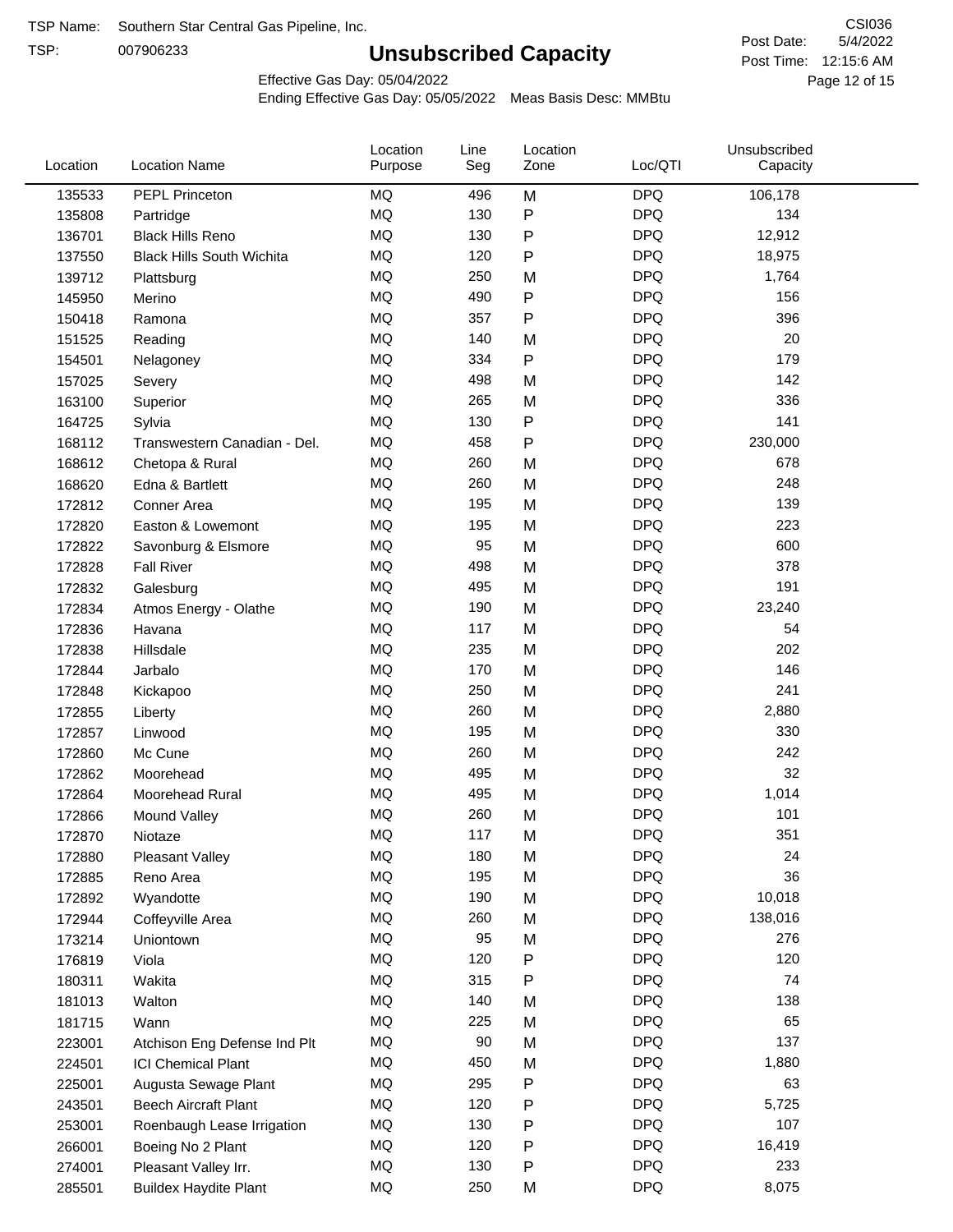TSP:

# **Unsubscribed Capacity**

5/4/2022 Page 13 of 15 Post Time: 12:15:6 AM CSI036 Post Date:

Effective Gas Day: 05/04/2022

| Location | <b>Location Name</b>             | Location<br>Purpose | Line<br>Seg | Location<br>Zone | Loc/QTI    | Unsubscribed<br>Capacity |  |
|----------|----------------------------------|---------------------|-------------|------------------|------------|--------------------------|--|
| 290301   | So Ks & Ok Rr Depot Store &      | MQ                  | 177         | M                | <b>DPQ</b> | $\overline{c}$           |  |
| 297501   | Cargill Salt                     | <b>MQ</b>           | 315         | P                | <b>DPQ</b> | 639                      |  |
| 298001   | Carlson Prodts Mfg Plant         | MQ                  | 120         | Ρ                | <b>DPQ</b> | 185                      |  |
| 303701   | Central Plain Feedyard           | <b>MQ</b>           | 315         | P                | <b>DPQ</b> | 151                      |  |
| 310001   | Church SW Irrigation             | MQ                  | 130         | Ρ                | <b>DPQ</b> | 60                       |  |
| 329401   | Phillips 66 Ponca City Refinery  | MQ                  | 335         | P                | <b>DPQ</b> | 10,000                   |  |
| 332501   | Lawrence Plt Atmos               | MQ                  | 195         | M                | <b>DPQ</b> | 64,427                   |  |
| 334101   | Copeland RE Irrigation           | MQ                  | 130         | P                | <b>DPQ</b> | 60                       |  |
| 354001   | Derstein Irrigation              | MQ                  | 130         | P                | <b>DPQ</b> | 60                       |  |
| 355001   | Detrixhe S Irrigation            | MQ                  | 458         | Ρ                | <b>DPQ</b> | 66                       |  |
| 363001   | Wilroads Irrigation              | MQ                  | 130         | P                | <b>DPQ</b> | 534                      |  |
| 378501   | <b>Empire Riverton</b>           | MQ                  | 260         | M                | <b>DPQ</b> | 32,727                   |  |
| 378502   | <b>Empire Energy Center</b>      | MQ                  | 455         | M                | <b>DPQ</b> | 99,068                   |  |
| 378503   | <b>Empire Stateline South</b>    | MQ                  | 260         | M                | <b>DPQ</b> | 35,000                   |  |
| 378504   | <b>Empire Stateline North</b>    | MQ                  | 260         | M                | <b>DPQ</b> | 61,589                   |  |
| 383501   | <b>FMC Chemical Plant</b>        | MQ                  | 195         | M                | <b>DPQ</b> | 4,709                    |  |
| 385001   | Farley Machine Shop              | MQ                  | 45          | P                | <b>DPQ</b> | 61                       |  |
| 387001   | <b>PCS Phosphate</b>             | <b>MQ</b>           | 260         | M                | <b>DPQ</b> | 1,255                    |  |
| 388001   | Dodge City Plt Koch Nitrogen     | MQ                  | 130         | Ρ                | <b>DPQ</b> | 53,235                   |  |
| 411501   | Gaines FD Burkett Lease          | MQ                  | 140         | M                | <b>DPQ</b> | 262                      |  |
| 428601   | Glacier Mckee-Miller-Thrall-Ma   | MQ                  | 140         | M                | <b>DPQ</b> | 126                      |  |
| 433001   | Goodyear Topeka Tire Plant       | <b>MQ</b>           | 180         | M                | <b>DPQ</b> | 5,724                    |  |
| 435501   | <b>Gospel Church Building</b>    | MQ                  | 195         | M                | <b>DPQ</b> | 2                        |  |
| 441300   | Kansas Hugoton                   | 7S                  | 130         | P                | SGQ        | 54,555                   |  |
| 442350   | Sedalia @ Ottawa                 | 7S                  | 235         | M                | SGQ        | 904                      |  |
| 442351   | Little Mo                        | 7S                  | 235         | M                | SGQ        | 0                        |  |
| 443150   | <b>Straight Blackwell</b>        | 7S                  | 315         | P                | SGQ        | 0                        |  |
| 443151   | Waynoka Lateral                  | 7S                  | 315         | Ρ                | SGQ        | 102,337                  |  |
| 443152   | Straight Blackwell @ Beaver      | 7S                  | 315         | P                | SGQ        | 47,725                   |  |
| 443800   | <b>Edmond Blackwell</b>          | 7S                  | 380         | Ρ                | SGQ        | 284                      |  |
| 443851   | <b>LS385 Delivery Constraint</b> | 7S                  | 385         | P                | SGQ        | 134,541                  |  |
| 444001   | West Edmond                      | 7S                  | 400         | Ρ                | SGQ        | 2,440                    |  |
| 444003   | South Maysville Delivery         | 7S                  | 400         | P                | SGQ        | 105,412                  |  |
| 444550   | Saginaw CS Area Deliveries       | 7S                  | 455         | M                | SGQ        | 71,239                   |  |
| 444580   | Canadian Blackwell               | 7S                  | 458         | Ρ                | SGQ        | 0                        |  |
| 444581   | Canadian Blackwell @             | 7S                  | 458         | P                | SGQ        | 104,611                  |  |
| 444582   | Canadian Blackwell @ Mutual      | 7S                  | 458         | Ρ                | SGQ        | 0                        |  |
| 444901   | <b>Rawlins Hesston Delivery</b>  | 7S                  | 490         | P                | SGQ        | 121,424                  |  |
| 444902   | <b>Riner Delivery</b>            | 7S                  | 490         | Ρ                | SGQ        | 184,693                  |  |
| 445538   | Montezuma CS                     | MV                  | 130         | Ρ                | <b>MLQ</b> | 56,201                   |  |
| 445569   | <b>Riner CS</b>                  | MV                  | 490         | P                | <b>MLQ</b> | 1,000                    |  |
| 445577   | Levant CS                        | MV                  | 490         | Ρ                | <b>MLQ</b> | 1,384                    |  |
| 449003   | Edmond CS w/o OK                 | MV                  | 400         | P                | <b>MLQ</b> | 1,763                    |  |
| 462001   | <b>Heartland Cement Plant</b>    | MQ                  | 495         | M                | <b>DPQ</b> | 1,046                    |  |
| 465001   | Herzog Cont                      | MQ                  | 250         | M                | <b>DPQ</b> | 3,000                    |  |
| 495501   | Kanopolis Salt Plt Independent   | MQ                  | 265         | M                | <b>DPQ</b> | 61                       |  |
| 519501   | Richie/Ripley                    | MQ                  | 120         | P                | <b>DPQ</b> | 448                      |  |
| 522502   | Lawrence Power Plt               | MQ                  | 180         | M                | <b>DPQ</b> | 138,069                  |  |
| 526001   | Ks Pen Boiler                    | MQ                  | 195         | M                | <b>DPQ</b> | 805                      |  |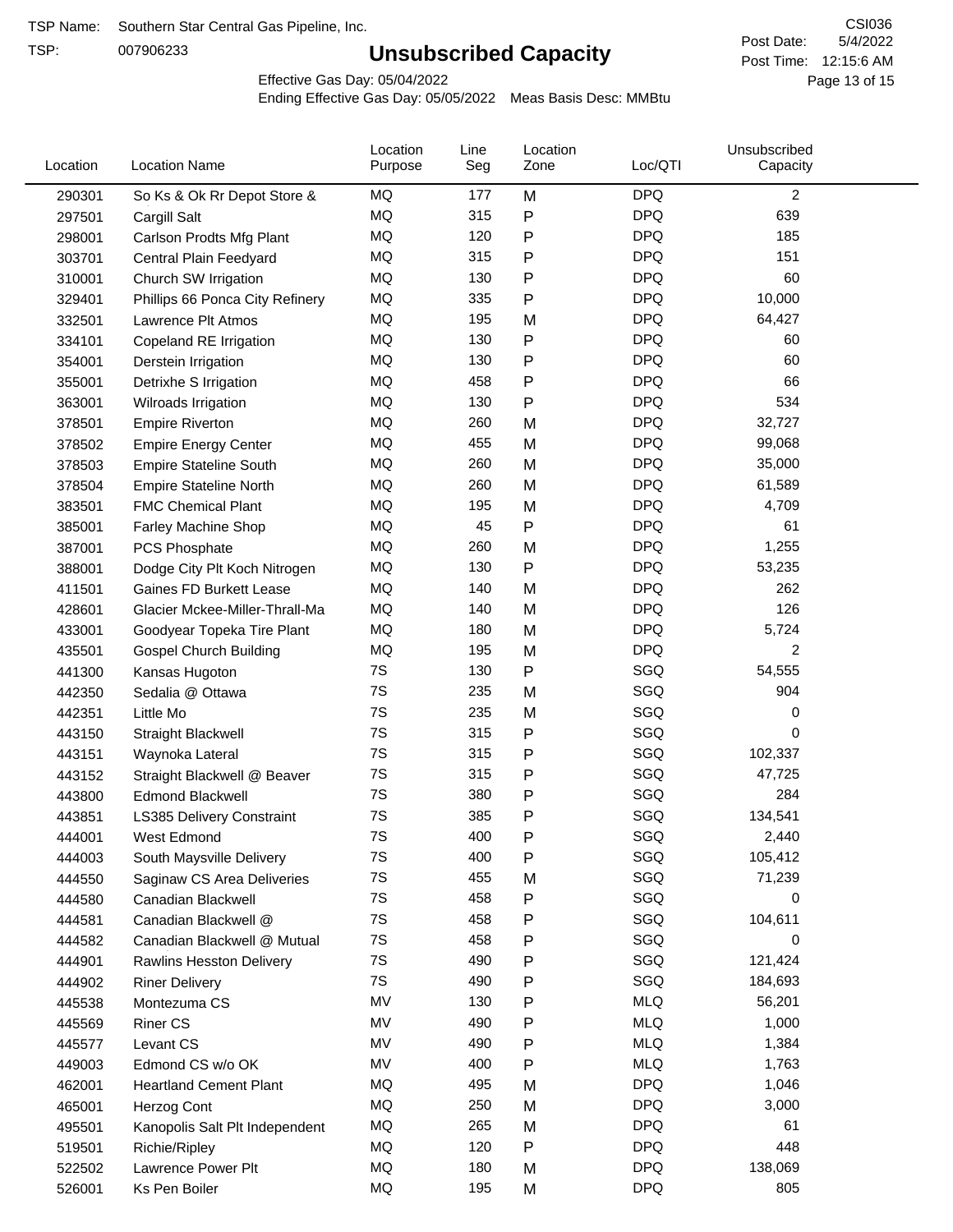TSP:

# **Unsubscribed Capacity**

5/4/2022 Page 14 of 15 Post Time: 12:15:6 AM CSI036 Post Date:

Effective Gas Day: 05/04/2022

| Location | <b>Location Name</b>                     | Location<br>Purpose | Line<br>Seg | Location<br>Zone | Loc/QTI    | Unsubscribed<br>Capacity |  |
|----------|------------------------------------------|---------------------|-------------|------------------|------------|--------------------------|--|
| 526201   | Ks Pen Kitchen                           | MQ                  | 195         | M                | <b>DPQ</b> | 626                      |  |
| 527502   | <b>Black Hills- Lawrence Service</b>     | MQ                  | 195         | M                | <b>DPQ</b> | 46                       |  |
| 527701   | <b>Black Hills- Matfield Green</b>       | <b>MQ</b>           | 140         | M                | <b>DPQ</b> | 61                       |  |
| 527702   | <b>Black Hills- Towanda Service</b>      | <b>MQ</b>           | 300         | M                | <b>DPQ</b> | 48                       |  |
| 527704   | <b>Black Hills-Wellington</b>            | MQ                  | 333         | P                | <b>DPQ</b> | 48                       |  |
| 527705   | <b>Black Hills- Belle Plaine Service</b> | MQ                  | 333         | P                | <b>DPQ</b> | 84                       |  |
| 527706   | Black Hills- S Wichita                   | MQ                  | 120         | $\mathsf{P}$     | <b>DPQ</b> | 5                        |  |
| 541001   | L&S Beckerview, Inc                      | MQ                  | 90          | M                | <b>DPQ</b> | 137                      |  |
| 544101   | Knight Feedlot                           | MQ                  | 265         | M                | <b>DPQ</b> | 138                      |  |
| 545801   | Jayhawk Chemical Plant                   | MQ                  | 260         | M                | <b>DPQ</b> | 2,313                    |  |
| 560001   | Leavenworth Co Shop Heating              | MQ                  | 195         | M                | <b>DPQ</b> | 10                       |  |
| 571001   | <b>Bunge Milling Grain Dryer</b>         | MQ                  | 90          | M                | <b>DPQ</b> | 2,354                    |  |
| 588701   | Lyons Wtr Pump Station                   | MQ                  | 45          | P                | <b>DPQ</b> | 61                       |  |
| 592501   | <b>MEC Machine Shop</b>                  | MQ                  | 177         | M                | <b>DPQ</b> | 186                      |  |
| 620001   | Langdon Pump Station                     | MQ                  | 130         | $\mathsf{P}$     | <b>DPQ</b> | 1,000                    |  |
| 630204   | Ralph Green Powerplant                   | MQ                  | 235         | M                | <b>DPQ</b> | 19,500                   |  |
| 633001   | Mo State School Higginsville             | MQ                  | 425         | M                | <b>DPQ</b> | 164                      |  |
| 640001   | Monarch Humboldt Cem Plt                 | MQ                  | 495         | M                | <b>DPQ</b> | 8,127                    |  |
| 654101   | Mull Farms Irrigation                    | MQ                  | 130         | P                | <b>DPQ</b> | 186                      |  |
| 707001   | Oxford Alfala Dehy Plant                 | MQ                  | 333         | P                | <b>DPQ</b> | 647                      |  |
| 709501   | <b>ONEOK Hutchinson Frac Plt</b>         | MQ                  | 130         | P                | <b>DPQ</b> | 11,186                   |  |
| 719001   | Petrolite Wax Refinery                   | MQ                  | 357         | P                | <b>DPQ</b> | 4,930                    |  |
| 720001   | Woolaroc Lodge Phillips F                | MQ                  | 357         | P                | <b>DPQ</b> | 168                      |  |
| 725001   | Harrisonville Prod Phillips Pp           | MQ                  | 235         | M                | <b>DPQ</b> | 1,414                    |  |
| 725602   | Wichita Pump Sta Phillips Ppl            | MQ                  | 120         | $\mathsf{P}$     | <b>DPQ</b> | 641                      |  |
| 731001   | Pines Int'l Dehy Plant                   | MQ                  | 195         | M                | <b>DPQ</b> | 273                      |  |
| 739001   | Danny D. & Susan J. Post                 | MQ                  | 130         | P                | <b>DPQ</b> | 60                       |  |
| 753501   | Quivira Country Club House               | MQ                  | 190         | M                | <b>DPQ</b> | 121                      |  |
| 753701   | <b>ONEOK Medford</b>                     | MQ                  | 458         | P                | <b>DPQ</b> | 44,700                   |  |
| 813001   | Wineteer School 260                      | MQ                  | 295         | P                | <b>DPQ</b> | 203                      |  |
| 813401   | Grant School 497                         | <b>MQ</b>           | 195         | M                | <b>DPQ</b> | 45                       |  |
| 815401   | Minneha Grade School 259                 | MQ                  | 120         | Ρ                | <b>DPQ</b> | 185                      |  |
| 846001   | Smith D Irrigation                       | MQ                  | 265         | M                | <b>DPQ</b> | 61                       |  |
| 850001   | Snook M Irrigation                       | MQ                  | 130         | P                | <b>DPQ</b> | 44                       |  |
| 865001   | Southwest Elect Mfg Plant                | MQ                  | 400         | P                | <b>DPQ</b> | 394                      |  |
| 875001   | Stahl Spec Aluminum Alloy                | MQ                  | 235         | M                | <b>DPQ</b> | 4,936                    |  |
| 877001   | St Dept Boys Indust School               | MQ                  | 180         | M                | <b>DPQ</b> | 407                      |  |
| 910001   | <b>Total Ark City Oil Refinery</b>       | MQ                  | 333         | M                | <b>DPQ</b> | 203                      |  |
| 926501   | <b>Urschel DR Irrigation</b>             | MQ                  | 458         | Ρ                | <b>DPQ</b> | 256                      |  |
| 928001   | Mcconnell Air Force Base                 | MQ                  | 295         | Ρ                | <b>DPQ</b> | 7,803                    |  |
| 929201   | Ft. Leavenworth Army Base                | MQ                  | 250         | M                | <b>DPQ</b> | 18,888                   |  |
| 932001   | Leavenworth Penitentiary                 | MQ                  | 250         | M                | <b>DPQ</b> | 3,206                    |  |
| 934201   | Va Admin Center                          | MQ                  | 195         | M                | <b>DPQ</b> | 6,827                    |  |
| 962001   | Sunflower Electric - Judson              | MQ                  | 130         | P                | <b>DPQ</b> | 70,924                   |  |
| 990001   | Yost LM Irrigation                       | MQ                  | 265         | M                | <b>DPQ</b> | 61                       |  |
| 999000   | PMI - Prod to Mkt Interface              | MQ                  | 909         | P                | <b>DPQ</b> | 0                        |  |
| 999000   | PMI - Prod to Mkt Interface              | M <sub>2</sub>      | 909         | M                | <b>RPQ</b> | 0                        |  |
| 999001   | Rawlins-Hesston P/M Interface            | $\sf{MQ}$           | 490         | P                | <b>DPQ</b> | 180,938                  |  |
| 999001   | Rawlins-Hesston P/M Interface            | M <sub>2</sub>      | 490         | M                | <b>RPQ</b> | 180,938                  |  |